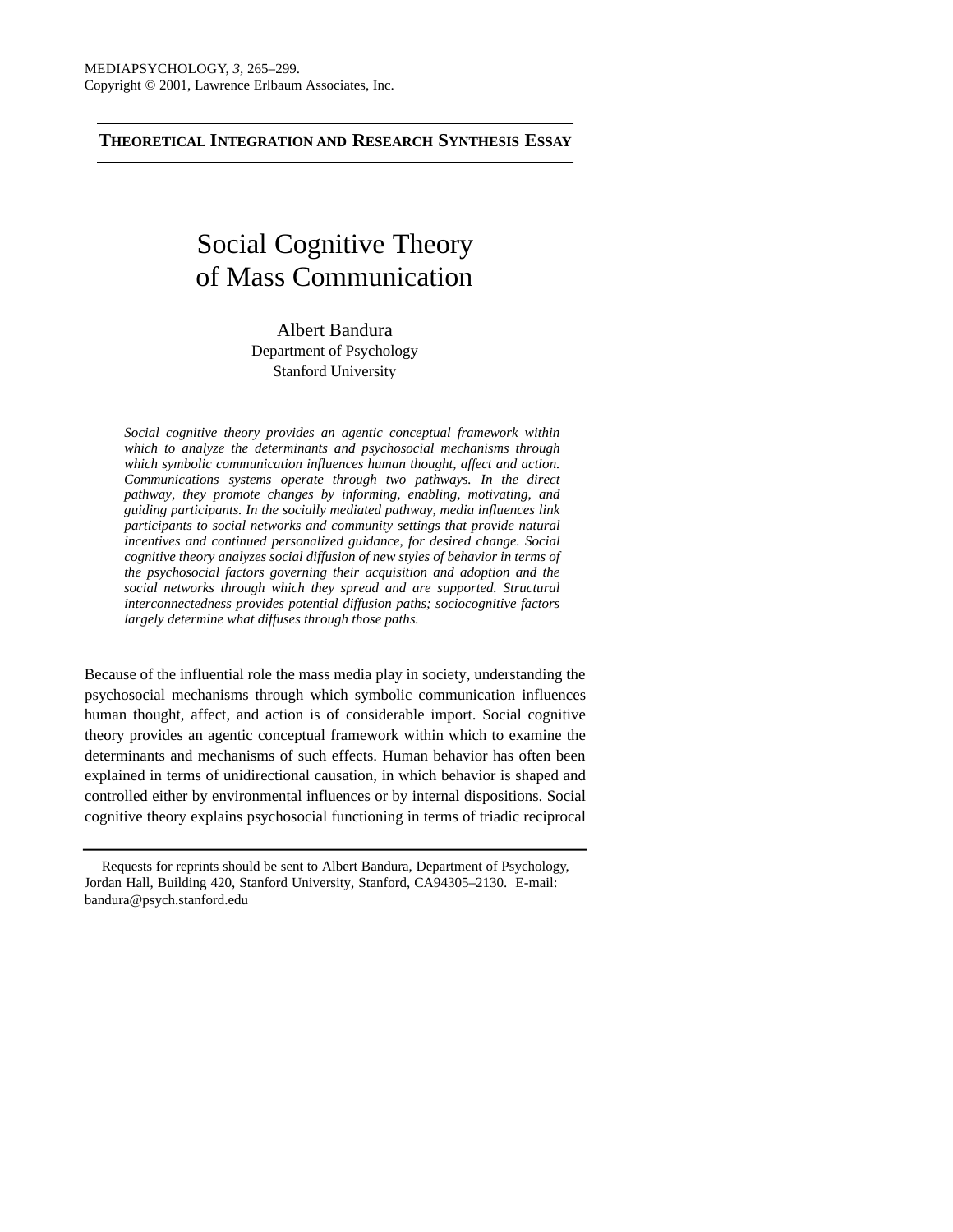causation (Bandura, 1986). In this transactional view of self and society, personal factors in the form of cognitive, affective, and biological events, behavioral patterns, and environmental events all operate as interacting determinants that influence each other bidirectionally (Fig. 1).

Social cognitive theory is founded in an agentic perspective (Bandura, 1986, 2001b). People are self-organizing, proactive, self-reflecting, and self-regulating, not just reactive organisms shaped and shepherded by environmental events or inner forces. Human self-development, adaptation, and change are embedded in social systems. Therefore, personal agency operates within a broad network of sociostructural influences. In these agentic transactions, people are producers as well as products of social systems. Personal agency and social structure operate as codeterminants in an integrated causal structure rather than as a disembodied duality.

Seen from the sociocognitive perspective, human nature is a vast potentiality that can be fashioned by direct and observational experience into a variety of forms within biological limits. To say that a major distinguishing mark of humans is their endowed plasticity is not to say that they have no nature or that they come structureless (Midgley, 1978). The plasticity, which is intrinsic to the nature of humans, depends upon neurophysiological mechanisms and structures that have evolved over time. These advanced neural systems specialized for processing, retaining, and using coded information provide the capacity for the very capabilities that are distinctly human: generative symbolization, forethought, evaluative self-regulation, reflective self-consciousness, and symbolic communication. These capabilities are addressed in the sections that follow.



*Figure 1.* Schematization of triadic reciprocal causation in the causal model of social cognitive theory.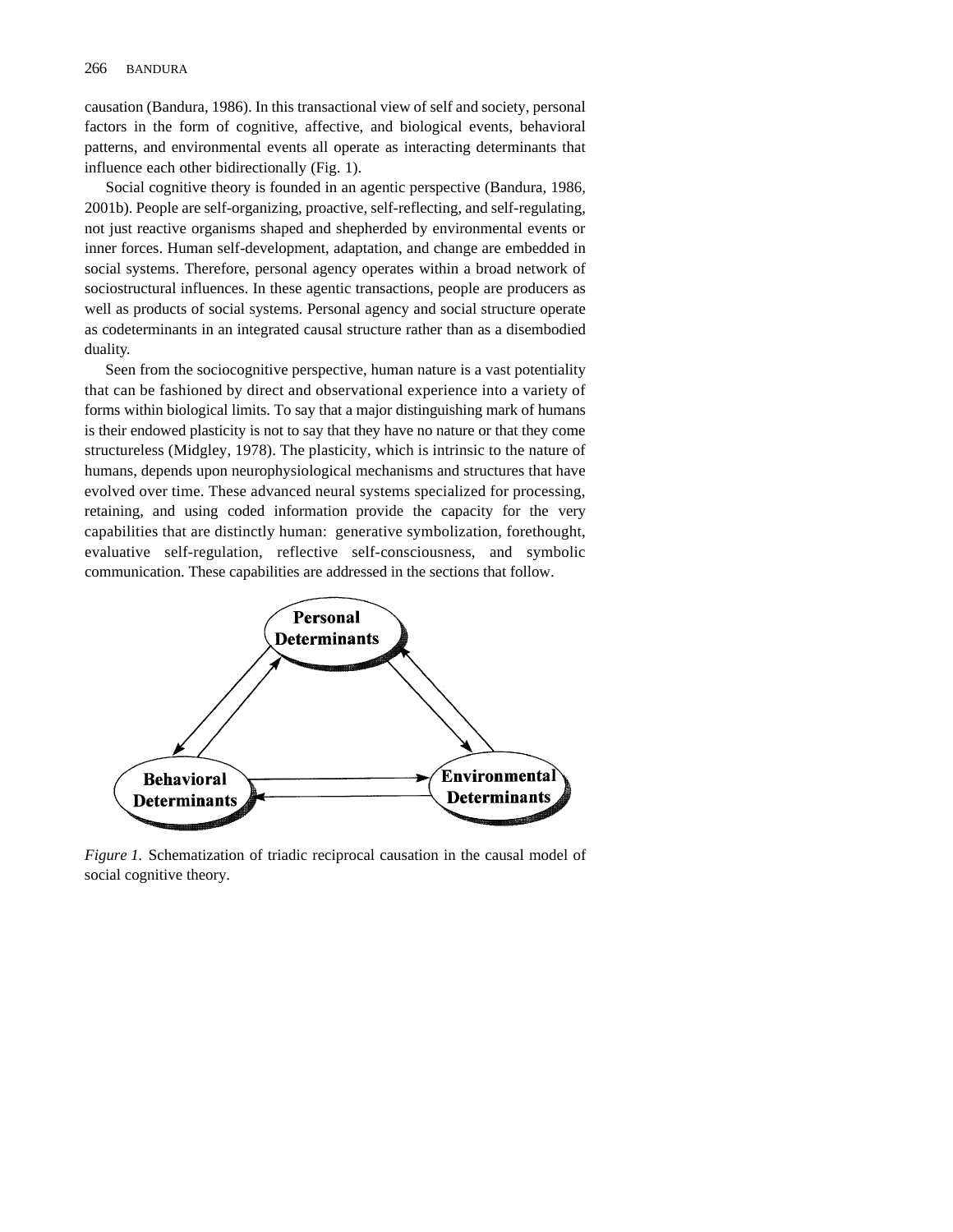## SYMBOLIZING CAPABILITY

Social cognitive theory accords a central role to cognitive, vicarious, selfregulatory, and self-reflective processes. An extraordinary capacity for symbolization provides humans with a powerful tool for comprehending their environment and creating and regulating environmental events that touch virtually every aspect of their lives. Most external influences affect behavior through cognitive processes rather than directly. Cognitive factors partly determine which environmental events will be observed, what meaning will be conferred on them, whether they leave any lasting effects, what emotional impact and motivating power they will have, and how the information they convey will be organized for future use. It is with symbols that people process and transform transient experiences into cognitive models that serve as guides for judgment and action. Through symbols, people give meaning, form, and continuity to their experiences.

People gain understanding of causal relationships and expand their knowledge by operating symbolically on the wealth of information derived from personal and vicarious experiences. They generate solutions to problems, evaluate their likely outcomes, and pick suitable options without having to go through a laborious behavioral search. Through the medium of symbols people can communicate with others at any distance in time and space. However, in keeping with the interactional perspective, social cognitive theory devotes much attention to the social origins of thought and the mechanisms through which social factors exert their influence on cognitive functioning. The other distinctive human capabilities are founded on this advanced capacity for symbolization.

# SELF-REGULATORY CAPABILITY

People are not only knowers and performers. They are also self-reactors with a capacity for self-direction. Effective functioning requires the substitution of selfregulation for external sanctions and demands. The self-regulation of motivation, affect, and action operates partly through internal standards and evaluative reactions to one's own behavior (Bandura, 1991a). The anticipated selfsatisfaction gained from fulfilling valued standards and discontent with substandard performances serve as incentive motivators for action. The motivational effects do not stem from the standards themselves, but from the evaluative self-investment in activities and positive and negative reactions to one's performances.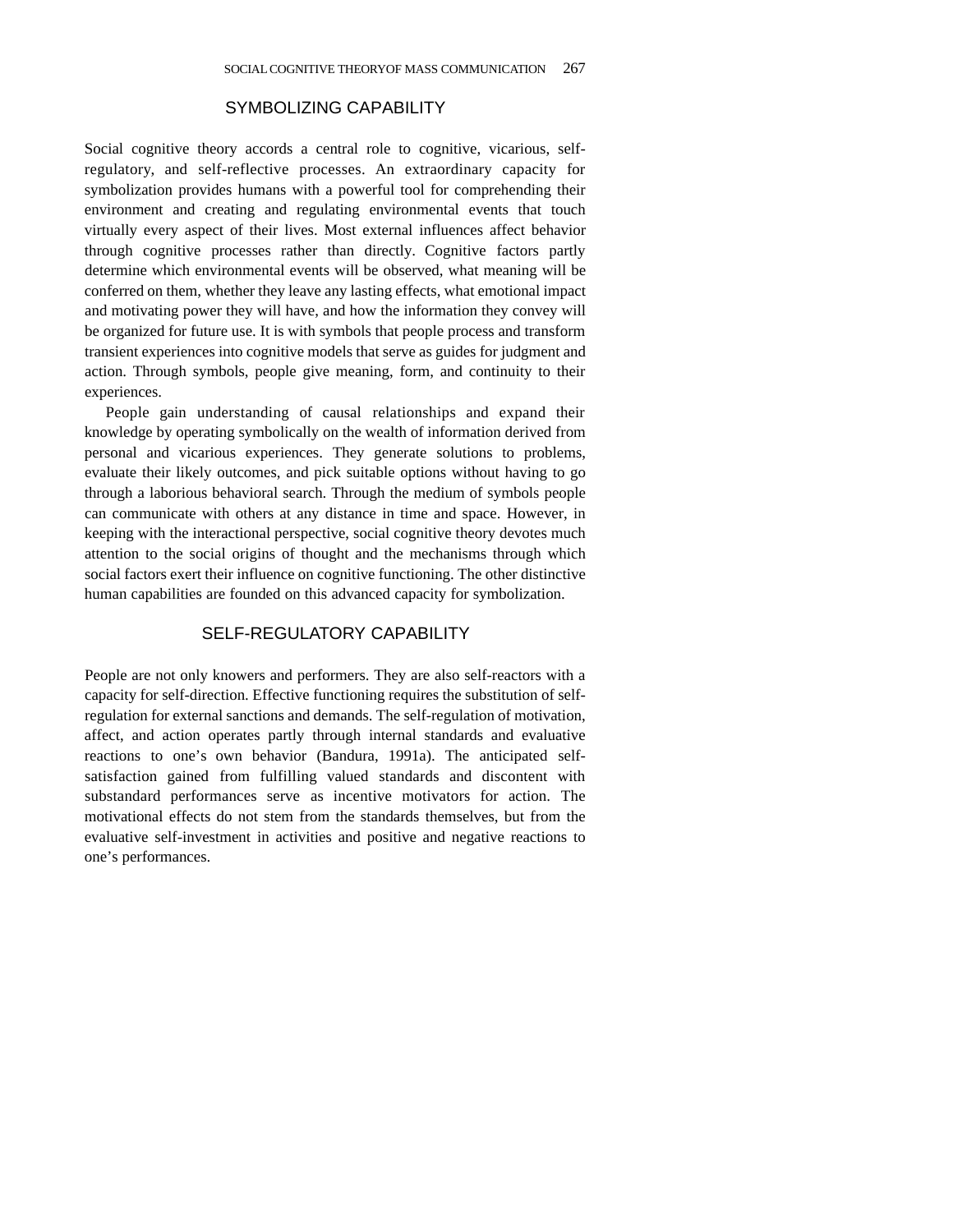Most theories of self-regulation are founded on a negative feedback system in which people strive to reduce disparities between their perceived performance and an adopted standard. But self-regulation by negative discrepancy tells only half the story and not necessarily the more interesting half. In fact, people are proactive, aspiring organisms. Human self-regulation relies on discrepancy production as well as discrepancy reduction. People motivate and guide their actions through proactive control by setting themselves challenging goals and then mobilizing their resources, skills, and effort to fulfill them. After people attain the goal they have been pursuing, those with a strong sense of efficacy set higher goals for themselves. Adopting further challenges creates new motivating discrepancies to be mastered. Self-regulation of motivation and action thus involves a dual control process of disequilibrating discrepancy production (proactive control) followed by equilibrating discrepancy reduction (reactive control).

In areas of functioning involving achievement strivings and cultivation of competencies, the internal standards that are selected as a mark of adequacy are progressively altered as knowledge and skills are acquired and challenges are met. In many areas of social and moral behavior the internal standards that serve as the basis for regulating one's conduct have greater stability. People do not change from week to week what they regard as right or wrong or good or bad. After they adopt a standard of morality, their self-sanctions for actions that match or violate their personal standards serve as the regulatory influencers (Bandura, 1991b). The exercise of moral agency has dual aspects: inhibitive and proactive. The inhibitive form is manifested in the power to refrain from behaving inhumanely. The proactive form of morality is expressed in the power to behave humanely (Bandura, 1999b).

The capability of forethought adds another dimension to the temporal extension of personal agency. Most human behavior is directed by forethought toward events and outcomes projected into the future. The future time perspective manifests itself in many different ways. People set goals for themselves, anticipate the likely consequences of their prospective actions, and otherwise plan courses of action that are likely to produce desired outcomes and to avoid undesired ones. Because future events have no actual existence, they cannot be causes of current motivation and action. However, by being represented cognitively in the present, conceived futures can operate anticipatorily as motivators and regulators of current behavior. When projected over a long time course on matters of value, a forethoughtful perspective provides direction, coherence, and meaning to one's life.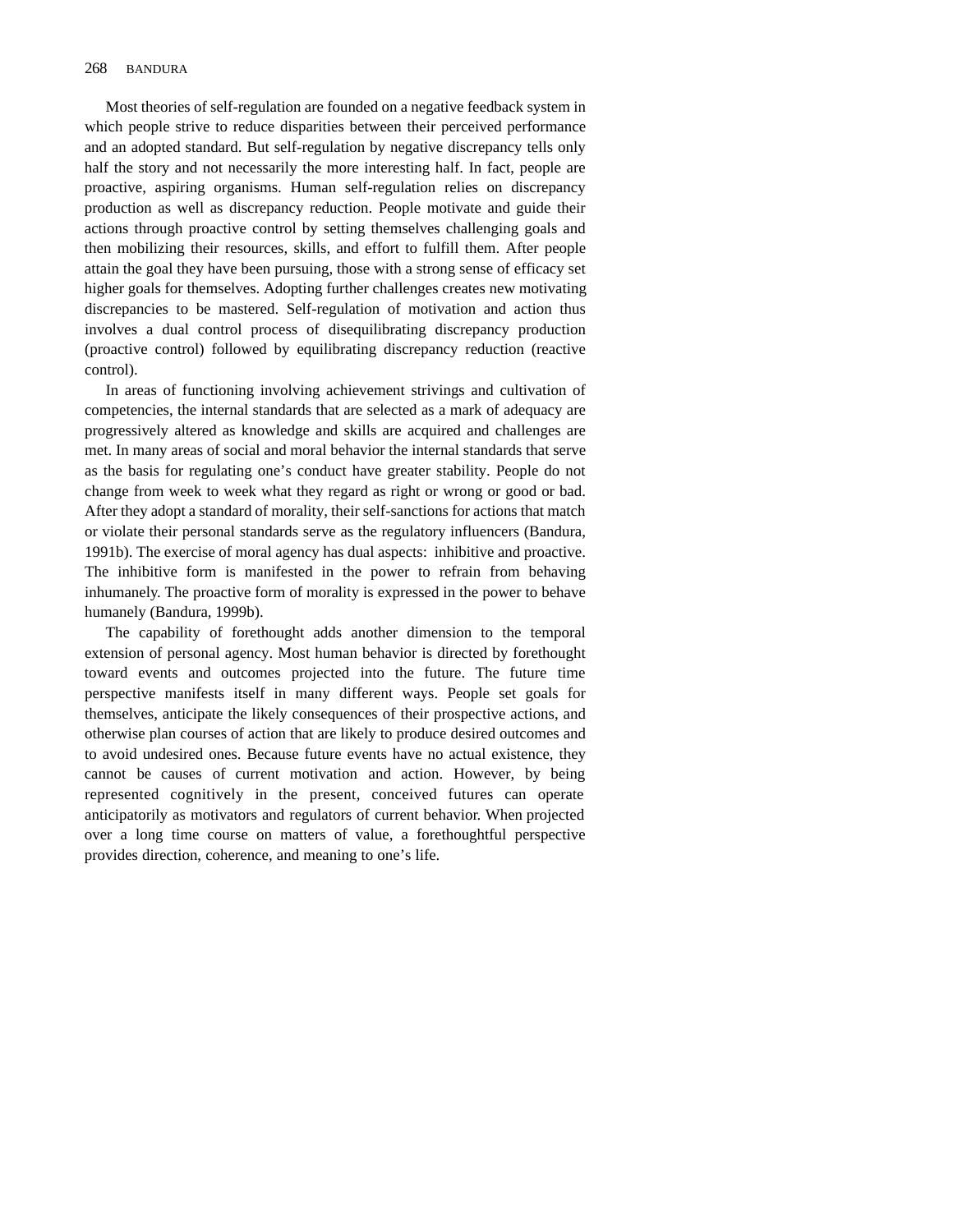#### SELF-REFLECTIVE CAPABILITY

The capability to reflect upon oneself and the adequacy of one's thoughts and actions is another distinctly human attribute that figures prominently in social cognitive theory. People are not only agents of action but self-examiners of their functioning. Effective cognitive functioning requires reliable ways of distinguishing between accurate and faulty thinking. In verifying thought by selfreflective means, people generate ideas, act on them, or predict occurrences from them. They then judge from the results the adequacy of their thoughts and change them accordingly. The validity and functional value of one's thoughts are evaluated by comparing how well thoughts match some indicant of reality. Four different modes of thought verification can be distinguished. They include enactive, vicarious, social, and logical forms.

Enactive verification relies on the adequacy of the fit between one's thoughts and the results of the actions they spawn. Good matches corroborate thoughts; mismatches tend to refute them. In vicarious verification, observing other people's transactions with the environment and the effects they produce provides a check on the correctness of one's own thinking. Vicarious thought verification is not simply a supplement to enactive experience. Symbolic modeling greatly expands the range of verification experiences that cannot otherwise be attained by personal action. When experiential verification is difficult or unfeasible, social verification is used, with people evaluating the soundness of their views by checking them against what others believe. In logical verification people can check for fallacies in their thinking by deducing from knowledge that is known what necessarily follows from it.

Such metacognitive activities usually foster veridical thought, but they can produce faulty thinking as well. Forceful actions arising from erroneous beliefs often create social environments that confirm the misbeliefs (Snyder, 1980). We are all acquainted with problem-prone individuals who, through offensive behavior, predictively breed negative social climates wherever they go. Verification of thought by comparison with distorted media versions of social reality can foster shared misconceptions of people, places, and things (Hawkins & Pingree, 1982). Social verification can foster bizarre views of reality if the shared beliefs of the reference group with which one affiliates are peculiar and the group is encapsulated from outside social ties and influences (Bandura, 1982; Hall, 1987). Deductive reasoning can lead one astray if the propositional knowledge on which it is based is faulty or biases intrude on logical reasoning processes (Falmagne, 1975).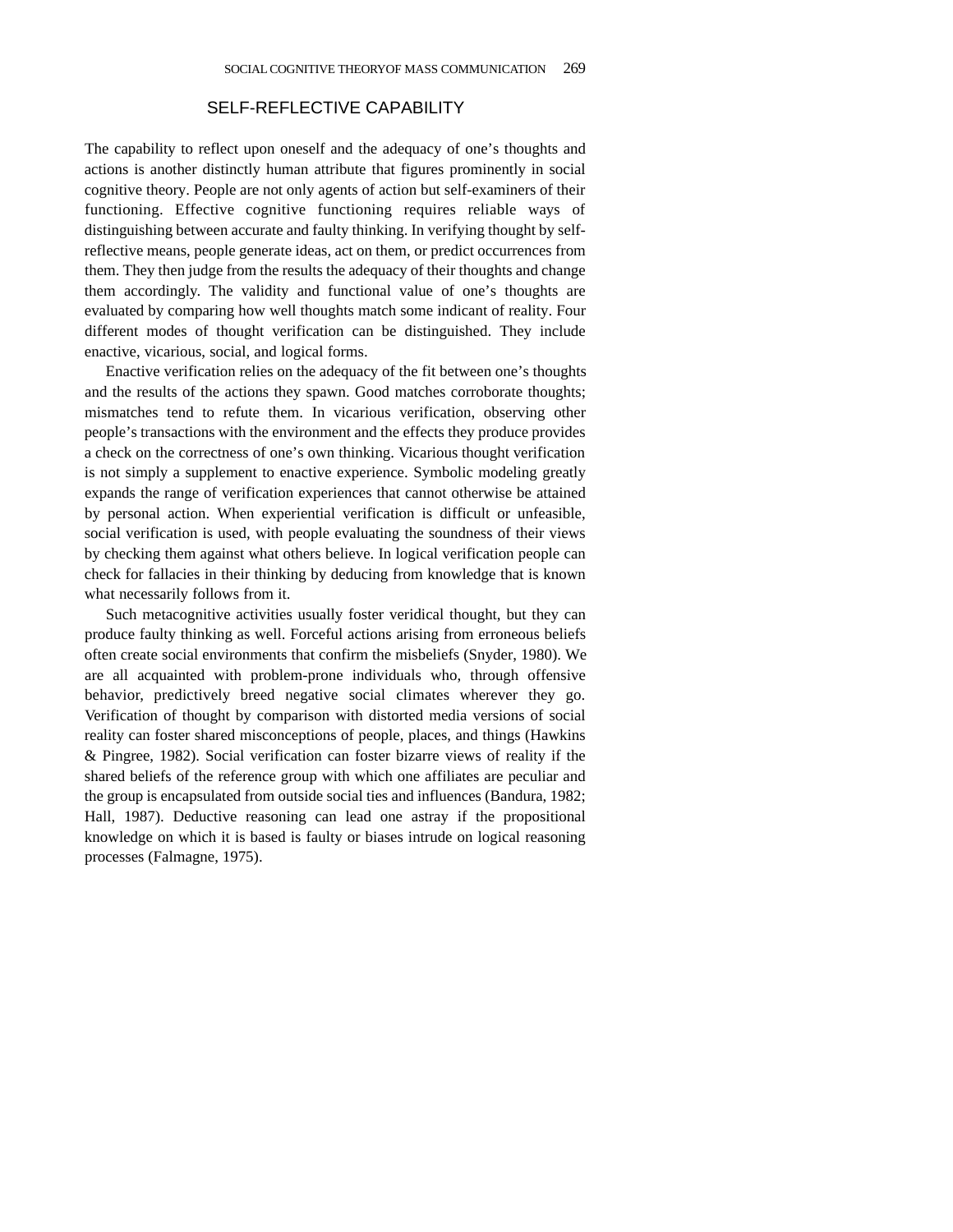Among the self-referent thought, none is more central or pervasive than people's belief in their efficacy to exert control over their level of functioning and events that affect their lives. This core belief is the foundation of human agency (Bandura, 1997, 2001b). Unless people believe that they can produce desired effects and forestall undesired ones by their actions, they have little incentive to act. Efficacy beliefs influence whether people think self-enhancingly or self-debilitatingly, optimistically or pessimistically; what courses of action they choose to pursue; the goals they set for themselves and their commitment to them; how much effort they put forth in given endeavors; the outcomes they expect their efforts to produce; how long they persevere in the face of obstacles; their resilience to adversity; how much stress and depression they experience in coping with taxing environmental demands; and the accomplishments they realize.

People do not live their lives in individual autonomy. They have to work together to secure what they cannot accomplish on their own. Social cognitive theory extends the conception of human agency to collective agency (Bandura, 1999a, 2000c). The more efficacious groups judge themselves to be, the higher their collective aspirations, the greater their motivational investment in their undertakings, the stronger their staying power in the face of impediments, the more robust their resilience to adversity, and the higher their performance accomplishments.

# VICARIOUS CAPABILITY

Psychological theories have traditionally emphasized learning by the effects of one's actions. If knowledge and skills could be acquired only by response consequences, human development would be greatly retarded, not to mention exceedingly tedious and hazardous. A culture could never transmit its language, mores, social practices, and requisite competencies if they had to be shaped tediously in each new member by response consequences without the benefit of models to exemplify the cultural patterns. Shortening the acquisition process is vital for survival as well as for self-development because natural endowment provides few inborn skills, hazards are ever present, and errors can be perilous. Moreover, the constraints of time, resources, and mobility impose severe limits on the places and activities that can be directly explored for the acquisition of new knowledge and competencies.

Humans have evolved an advanced capacity for observational learning that enables them to expand their knowledge and skills rapidly through information conveyed by the rich variety of models. Indeed, virtually all behavioral,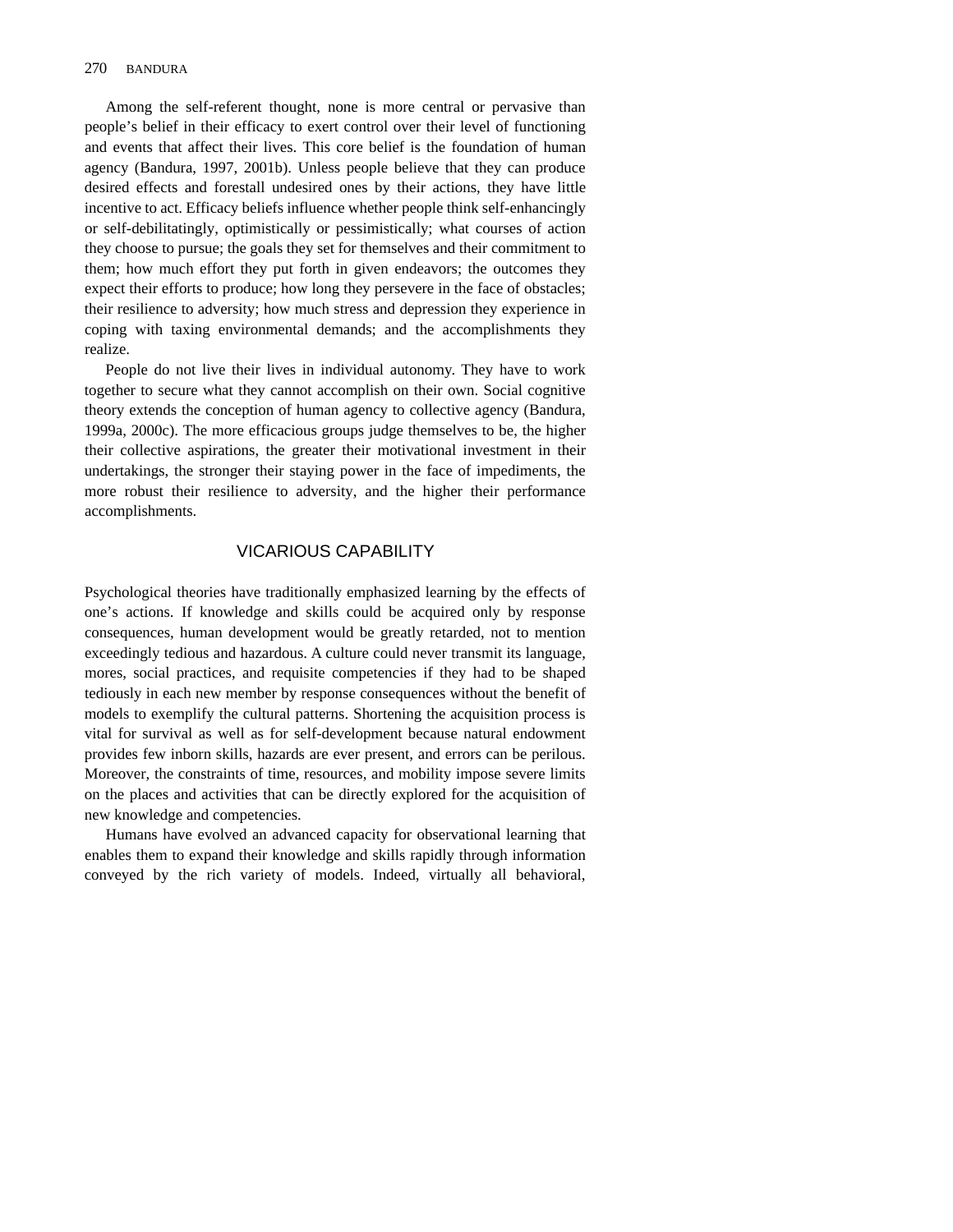cognitive, and affective learning from direct experience can be achieved vicariously by observing people's actions and its consequences for them (Bandura, 1986; Rosenthal & Zimmerman, 1978). Much social learning occurs either designedly or unintentionally from models in one's immediate environment. However, a vast amount of information about human values, styles of thinking, and behavior patterns is gained from the extensive modeling in the symbolic environment of the mass media.

A major significance of symbolic modeling lies in its tremendous reach and psychosocial impact. Unlike learning by doing, which requires altering the actions of each individual through repeated trial-and-error experiences, in observational learning a single model can transmit new ways of thinking and behaving simultaneously to countless people in widely dispersed locales. There is another aspect of symbolic modeling that magnifies its psychological and social impact. During the course of their daily lives, people have direct contact with only a small sector of the physical and social environment. They work in the same setting, travel the same routes, visit the same places, and see the same set of friends and associates. Consequently, their conceptions of social reality are greatly influenced by vicarious experiences—by what they see, hear, and read without direct experiential correctives. To a large extent, people act on their images of reality. The more people's images of reality depend upon the media's symbolic environment, the greater is its social impact (S. Ball-Rokeach  $\&$ DeFleur, 1976).

Most psychological theories were cast long before the advent of extraordinary advances in the technology of communication. As a result, they give insufficient attention to the increasingly powerful role that the symbolic environment plays in present-day human lives. Whereas previously, modeling influences were largely confined to the behavior patterns exhibited in one's immediate environment, the accelerated growth of video delivery technologies has vastly expanded the range of models to which members of society are exposed day in and day out. By drawing on these modeled patterns of thought and behavior, observers can transcend the bounds of their immediate environment. New ideas, values, behavior patterns, and social practices are now being rapidly diffused worldwide by symbolic modeling in ways that foster a globally distributed consciousness (Bandura, 1986, 2001a). Because the symbolic environment occupies a major part of people's everyday lives, much of the social construction of reality and shaping of public consciousness occurs through electronic acculturation. At the societal level, the electronic modes of influence are transforming how social systems operate and serving as a major vehicle for sociopolitical change. The study of acculturation in the present electronic age must be broadened to include electronic acculturation.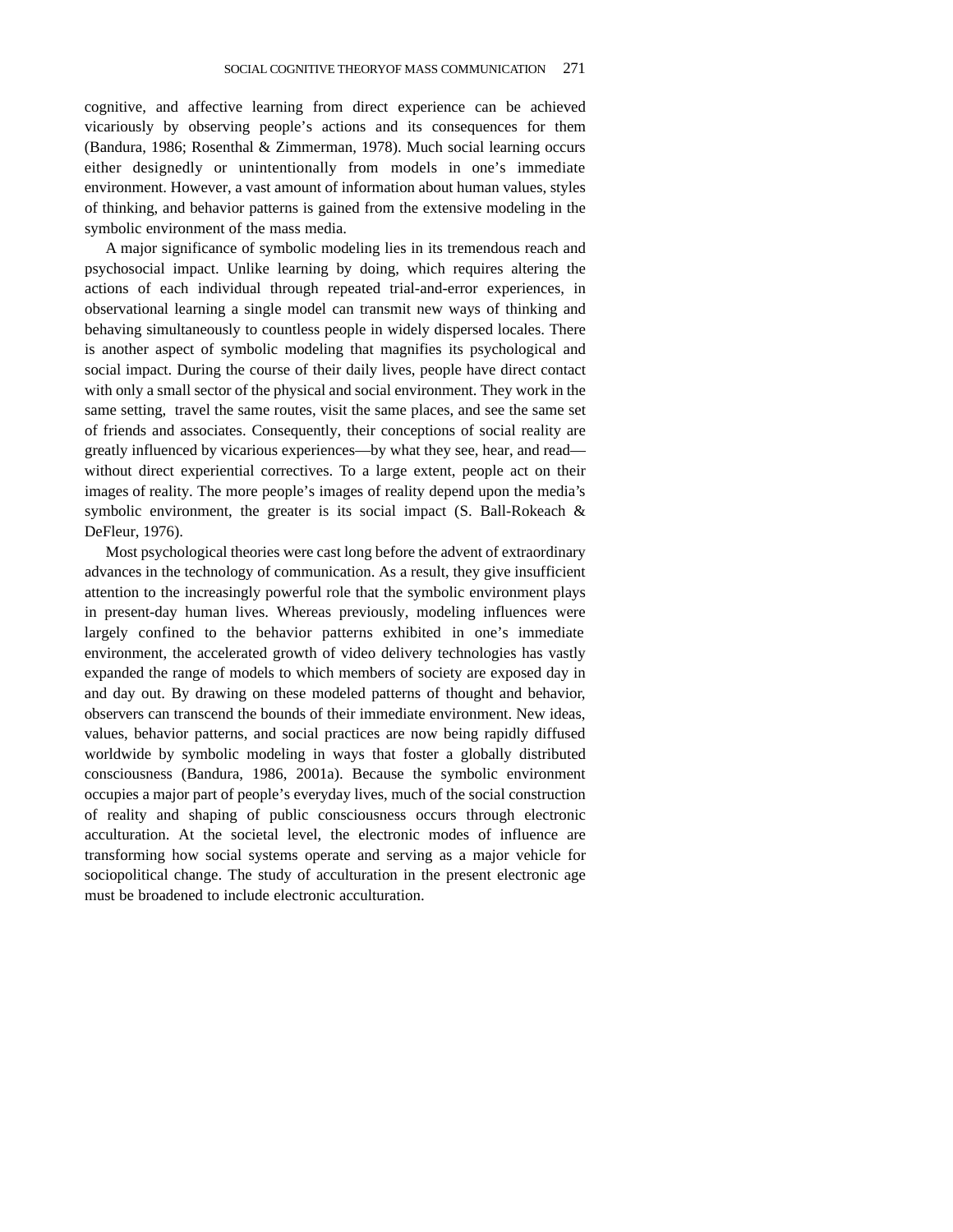# Mechanisms Governing Observational Learning

Because symbolic modeling is central to full understanding of the effects of mass communication, the modeling aspect of social cognitive theory is discussed in somewhat greater detail. Observational learning is governed by four subfunctions, which are summarized in Figure 2.

Attentional processes determine what is selectively observed in the profusion of modeling influences and what information is extracted from ongoing modeled events. A number of factors influence the exploration and construal of what is modeled. Some of these determinants concern the cognitive skills, preconceptions, and value preferences of the observers. Others are related to the salience, attractiveness, and functional value of the modeled activities themselves. Still other factors are the structural arrangements of human interactions and associational networks, which largely determine the types of models to which people have ready access.

People cannot be much influenced by observed events if they do not remember them. A second major subfunction governing observational learning concerns cognitive representational processes. Retention involves an active process of transforming and restructuring information conveyed by modeled events into rules and conceptions for memory representation. Retention is greatly aided by symbolic transformations of modeled information into memory codes and cognitive rehearsal of the coded information. Preconceptions and affective states exert biasing influences on these representational activities. Similarly, recall involves a process of reconstruction rather than simply retrieval of registered events.

In the third subfunction in modeling—the behavioral production process symbolic conceptions are translated into appropriate courses of action. This is achieved through a conception-matching process in which conceptions guide the construction and execution of behavior patterns that are then compared against the conceptual model for adequateness. The behavior is modified on the basis of the comparative information to achieve close correspondence between conception and action. The mechanism for translating cognition into action involves both transformational and generative operations. Execution of a skill must be constantly varied to suit changing circumstances. Adaptive performance, therefore, requires a generative conception rather than a one-to-one mapping between cognitive representation and action. By applying an abstract specification of the activity, people can produce many variations on the skill. Conceptions are rarely transformed into masterful performance on the first attempt. Monitored enactments serve as the vehicle for transforming knowledge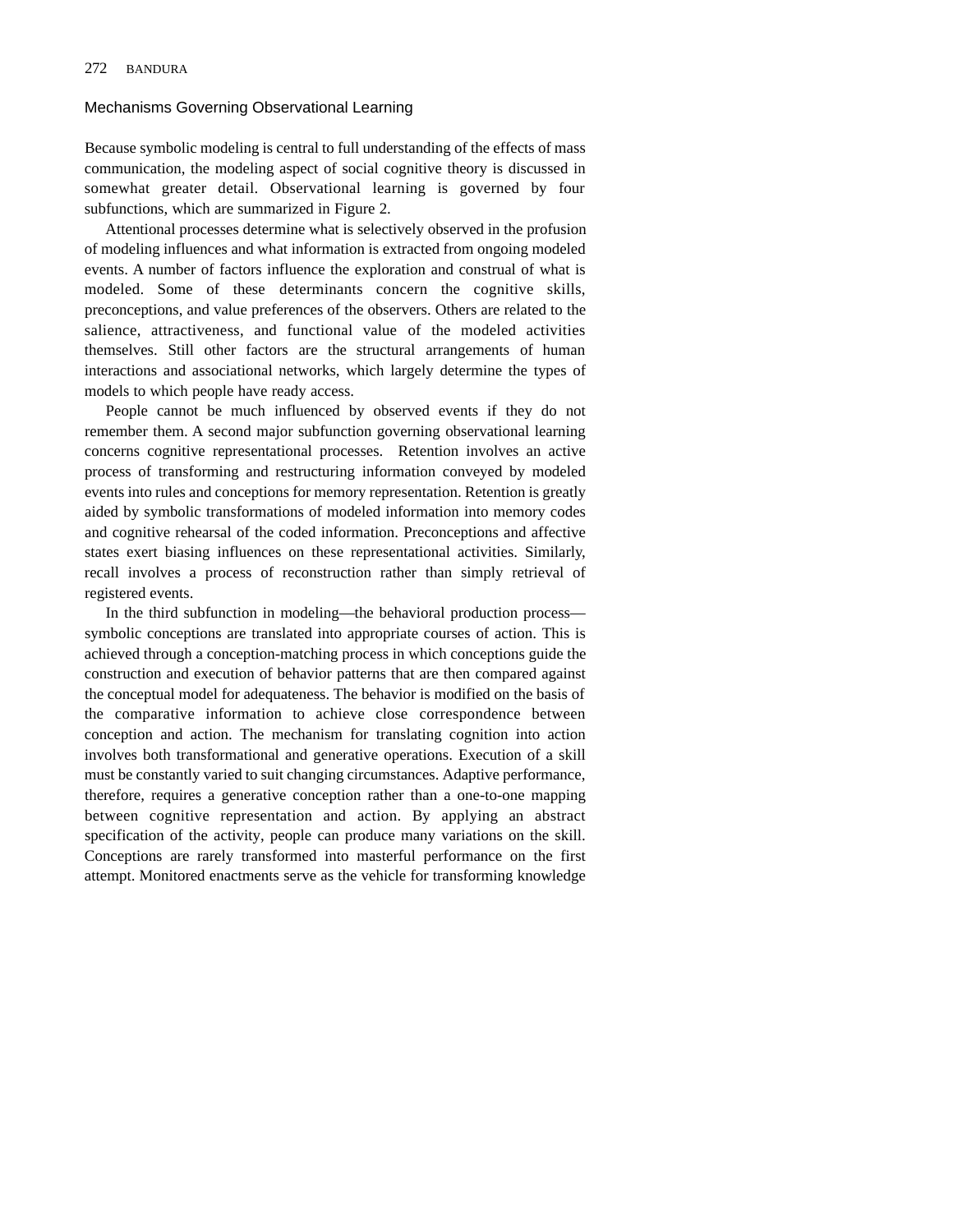

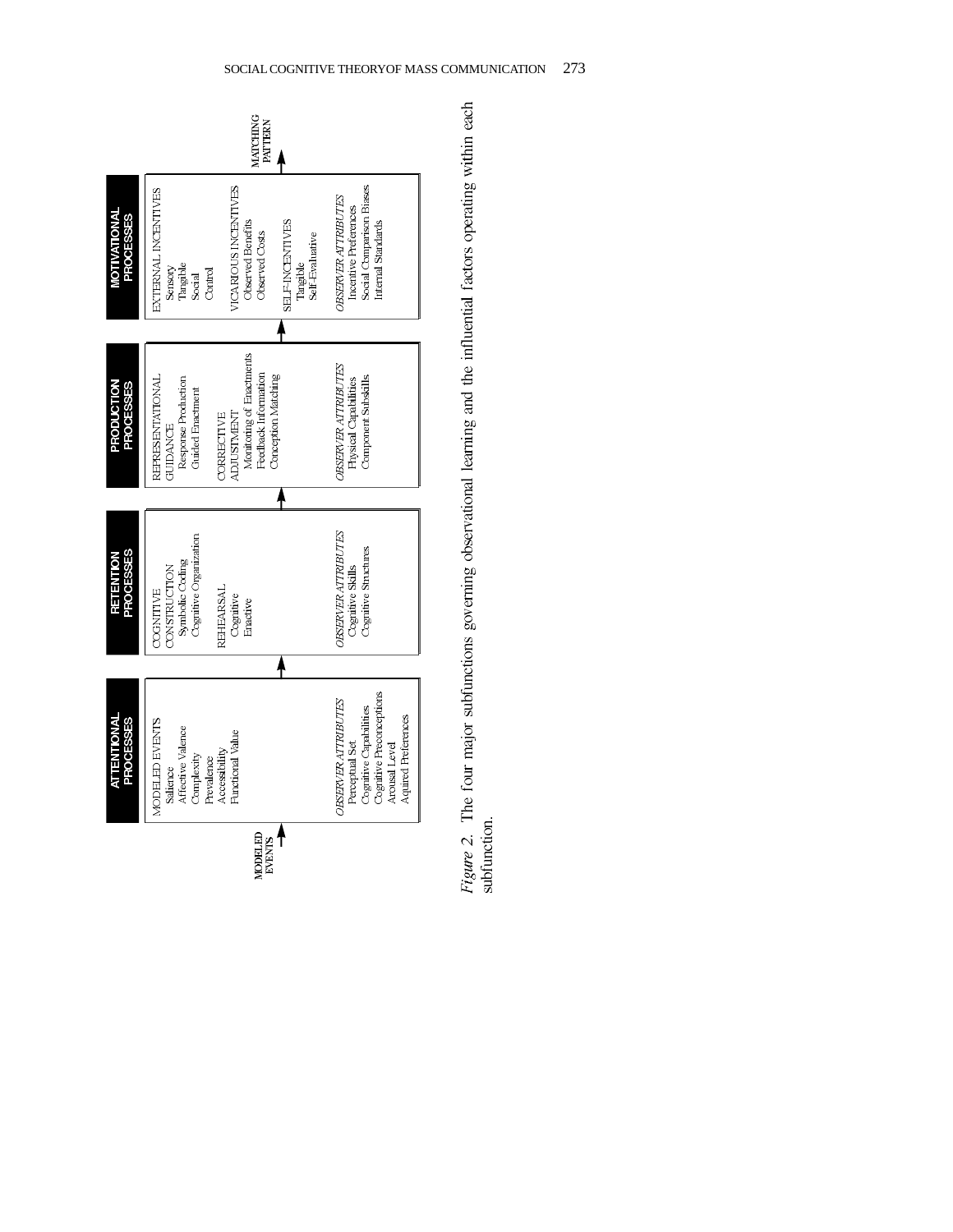into skilled action. Performances are perfected by corrective adjustments during behavior production. The more extensive the subskills that people possess, the easier it is to integrate them to produce new behavior patterns. When deficits exist, the subskills required for complex performances must first be developed by modeling and guided enactment.

The fourth subfunction in modeling concerns motivational processes. Social cognitive theory distinguishes between acquisition and performance because people do not perform everything they learn. Performance of observationally learned behavior is influenced by three major types of incentive motivators: direct, vicarious, and self-produced. People are more likely to exhibit modeled behavior if it results in valued outcomes than if it has unrewarding or punishing effects. The observed detriments and benefits experienced by others influence the performance of modeled patterns in much the same way as do directly experienced consequences. People are motivated by the successes of others who are similar to themselves, but are discouraged from pursuing courses of behavior that they have seen often result in adverse consequences. Personal standards of conduct provide a further source of incentive motivation. The self-approving and self-censuring reactions people generate to their own behavior regulate which observationally learned activities they are most likely to pursue. They pursue activities that they find self-satisfying and that give them a sense of worth but reject those they personally disapprove.

The different sources of consequences may operate as complimentary or opposing influences on behavior (Bandura, 1986). Behavior patterns are most firmly established when social and self-sanctions are compatible. Under such conditions, socially approvable behavior is a source of self-pride, and socially disapprovable behavior is self-censured. Behavior is especially susceptible to external influences in the absence of countervailing self-sanctions. People who are not much committed to personal standards adopt a pragmatic orientation, tailoring their behavior to fit the situation (Snyder & Campbell, 1982). They become adept at reading social situations and guiding their actions by expediency.

One type of conflict between social and self-produced sanctions arises when individuals are socially punished for behavior they highly value. Principled dissenters and nonconformists often find themselves in this predicament. Here, the relative strength of self-approval and social censure determine whether the behavior will be restrained or expressed. Should the threatened social consequences be severe, people hold in check self-praiseworthy acts in risky situations but perform them readily in relatively safe settings. These are individuals, however, whose sense of self-worth is so strongly invested in certain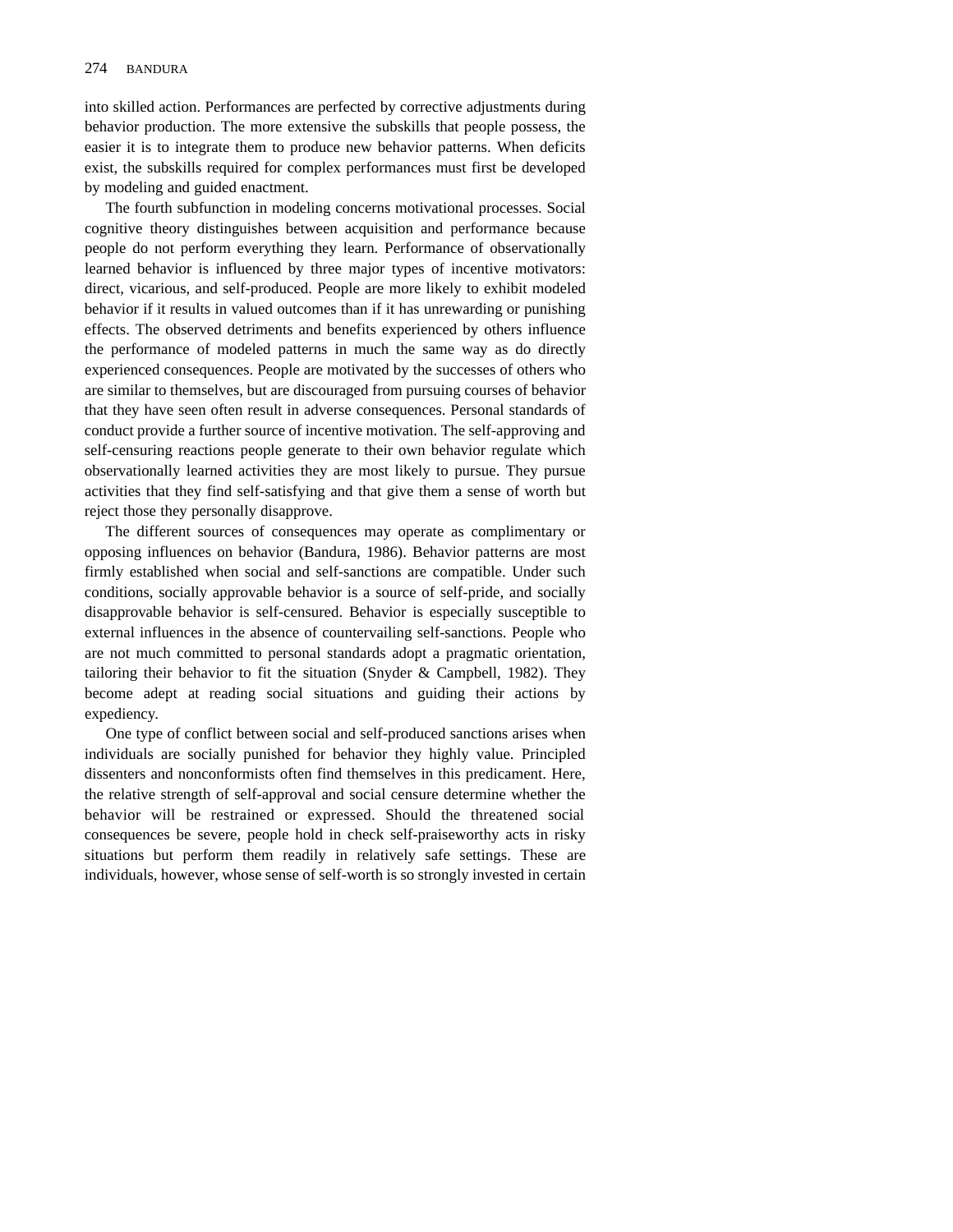convictions that they will submit to prolonged maltreatment rather than accede to what they regard as unjust or immoral.

People commonly experience conflicts in which they are socially pressured to engage in behavior that violates their moral standards. When self-devaluative consequences outweigh the benefits for socially accommodating behavior, the social influences do not have much sway. However, the self-regulation of conduct operates through conditional application of moral standards. We shall see shortly that self-sanctions can be weakened or nullified by selective disengagement of internal control.

#### Abstract Modeling

Modeling is not merely a process of behavioral mimicry, as commonly misconstrued. The proven skills and established customs of a culture may be adopted in essentially the same form as they are exemplified because of their high functional value. However, in most activities, subskills must be improvised to suit varying circumstances. Modeling influences convey rules for generative and innovative behavior as well. This higher level learning is achieved through abstract modeling. Rule-governed judgments and actions differ in specific content and other details while embodying the same underlying rule. For example, a model may confront moral conflicts that differ widely in content but apply the same moral standard to them. In this higher form of abstract modeling, observers extract the rule governing the specific judgments or actions exhibited by others. Once they learn the rule, they can use it to judge or generate new instances of behavior that go beyond what they have seen or heard.

Much human learning is aimed at developing cognitive skills on how to gain and use knowledge for future use. Observational learning of thinking skills is greatly facilitated by having models verbalize their thoughts aloud as they engage in problem-solving activities (Bandura, 1986, 1997; Meichenbaum, 1984). The thoughts guiding their decisions and action strategies are thus made observable for adoption.

Acquiring generative rules from modeled information involves at least three processes: extracting the generic features from various social exemplars, integrating the extracted information into composite rules, and using the rules to produce new instances of behavior. Through abstract modeling, people acquire, among other things, standards for categorizing and judging events, linguistic rules of communication, thinking skills on how to gain and use knowledge, and personal standards for regulating one's motivation and conduct (Bandura, 1986; Rosenthal & Zimmerman, 1978). Evidence that generative rules of thought and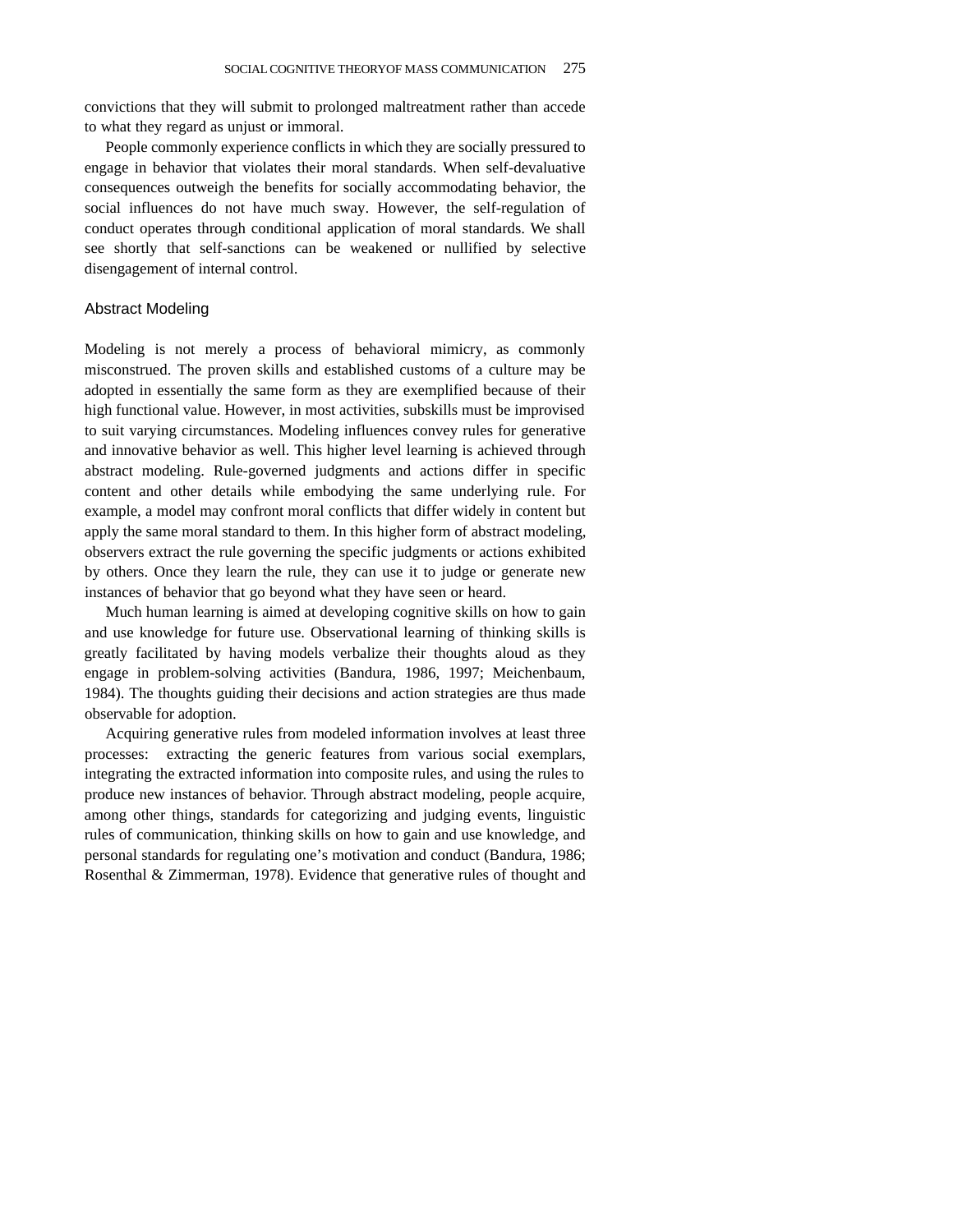conduct can be created through abstract modeling attests to the broad scope of observational learning.

Modeling also plays a prominent role in creativity. Creativeness rarely springs entirely from individual inventiveness. By refining preexisting innovations, synthesizing them into new procedures and adding novel elements, something new is created (Bandura, 1986; Bolton, 1993; Fimrite, 1977). When exposed to models of differing styles of thinking and behaving, observers vary in what they adopt and thereby create new blends of personal characteristics that differ from the individual models. Modeling new perspectives and innovative styles of thinking also fosters creativity by weakening conventional mind sets (Harris & Evans, 1973).

# Motivational Effects

The discussion thus far has centered on the acquisition of knowledge, cognitive skills, and new styles of behavior through observational learning. Social cognitive theory distinguishes among several modeling functions, each governed by different determinants and underlying mechanisms. In addition to cultivating new competencies, modeling influences have strong motivational effects. Vicarious motivators are rooted in outcome expectations formed from information conveyed by the rewarding and punishing outcomes of modeled courses of action. Seeing others gain desired outcomes by their actions can create outcome expectancies that function as positive incentives; observed punishing outcomes can create negative outcome expectancies that function as disincentives. These motivational effects are governed by observers' judgments of their ability to accomplish the modeled behavior, their perception of the modeled actions as producing favorable or adverse consequences, and their inferences that similar or unlike consequences would result if they themselves were to engage in similar activities.

Vicarious incentives take on added significance by their power to alter the valence and force of external incentives (Bandura, 1986). The value of a given outcome is largely determined by its relation to other outcomes rather than inheres in their absolute qualities. The same outcome can function as a reward or punisher depending on social comparison between observed and personally experienced outcomes. For example, the same pay raise has negative valence for persons who have seen similar performances by others compensated more generously, but positive valence when others have been compensated less generously. Equitable rewards foster a sense of well-being; inequitable ones breed discontent and resentment.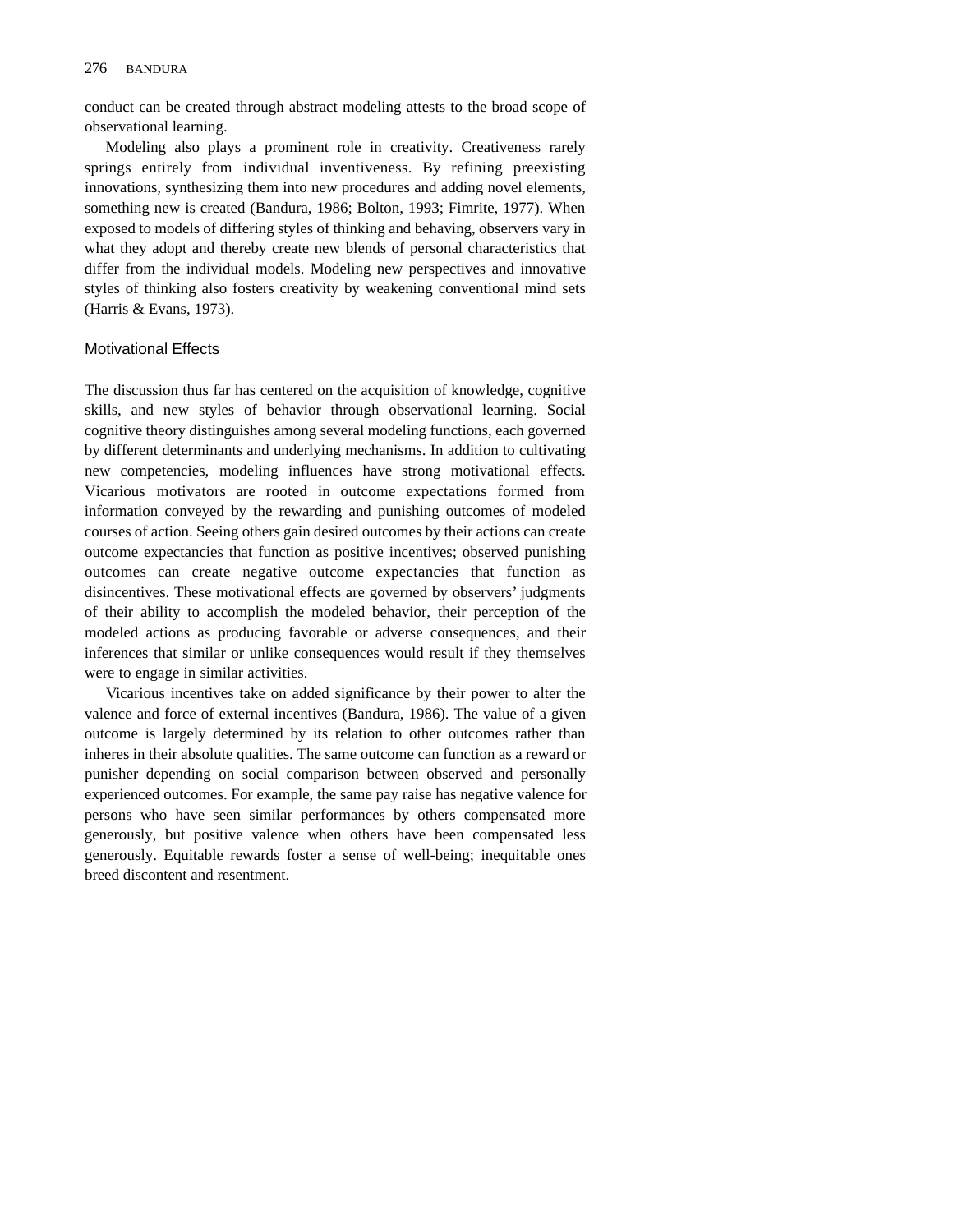Vicariously created motivators have been studied most extensively in terms of the inhibitory and disinhibitory effects of modeled transgressive, aggressive, and sexual behavior, with accompanying outcomes (Bandura, 1973; Berkowitz, 1984; Malamuth & Donnerstein, 1984; Paik & Comstock, 1994; Zillmann & Bryant, 1984).

Transgressive behavior is regulated by two major sources of sanctions: social sanctions and internalized self-sanctions. Both control mechanisms operate anticipatorily. In motivators arising from social sanctions, people refrain from transgressing because they anticipate that such conduct will bring them social censure and other adverse consequences. In motivators rooted in self-reactive control, people refrain from transgressing because such conduct will give rise to self-reproach. Media portrayals can alter perceived social sanctions by the way in which the consequences of different styles of conduct are portrayed. For example, televised aggression is often exemplified in ways that tend to weaken restraints over aggressive conduct (Goranson, 1970; Halloran & Croll, 1972; Larsen, 1968). In televised representations of human discord, physical aggression is a preferred solution to interpersonal conflicts; it is acceptable and relatively successful; and it is socially sanctioned by superheroes triumphing over evil by violent means. Such portrayals legitimize, glamorize, and trivialize human violence.

Inhibitory and disinhibitory effects stemming from self-sanctions are mediated largely through self-regulatory mechanisms. After standards have been internalized, they serve as guides and deterrents to conduct by the self-approving and self-reprimanding consequences people produce for themselves. However, moral standards do not function as fixed internal regulators of conduct. Selfregulatory mechanisms do not operate unless they are activated, and there are many processes by which moral reactions can be disengaged from inhumane conduct (Bandura, 1991b, 1999b). Selective activation and disengagement of internal control permits different types of conduct with the same moral standards. Figure 3 shows the points in the self-regulatory process at which moral control can be disengaged from censurable conduct.

One set of disengagement practices operates on the construal of the behavior itself by moral justification. People do not ordinarily engage in reprehensible conduct until they have justified to themselves the morality of their actions. What is culpable is made personally and socially acceptable by portraying it in the service of moral purposes. Moral justification is widely used to support selfserving and otherwise culpable conduct. Moral judgments of conduct are also partly influenced by what it is compared against. Self-deplored acts can be made benign or honorable by contrasting them with more flagrant transgressions.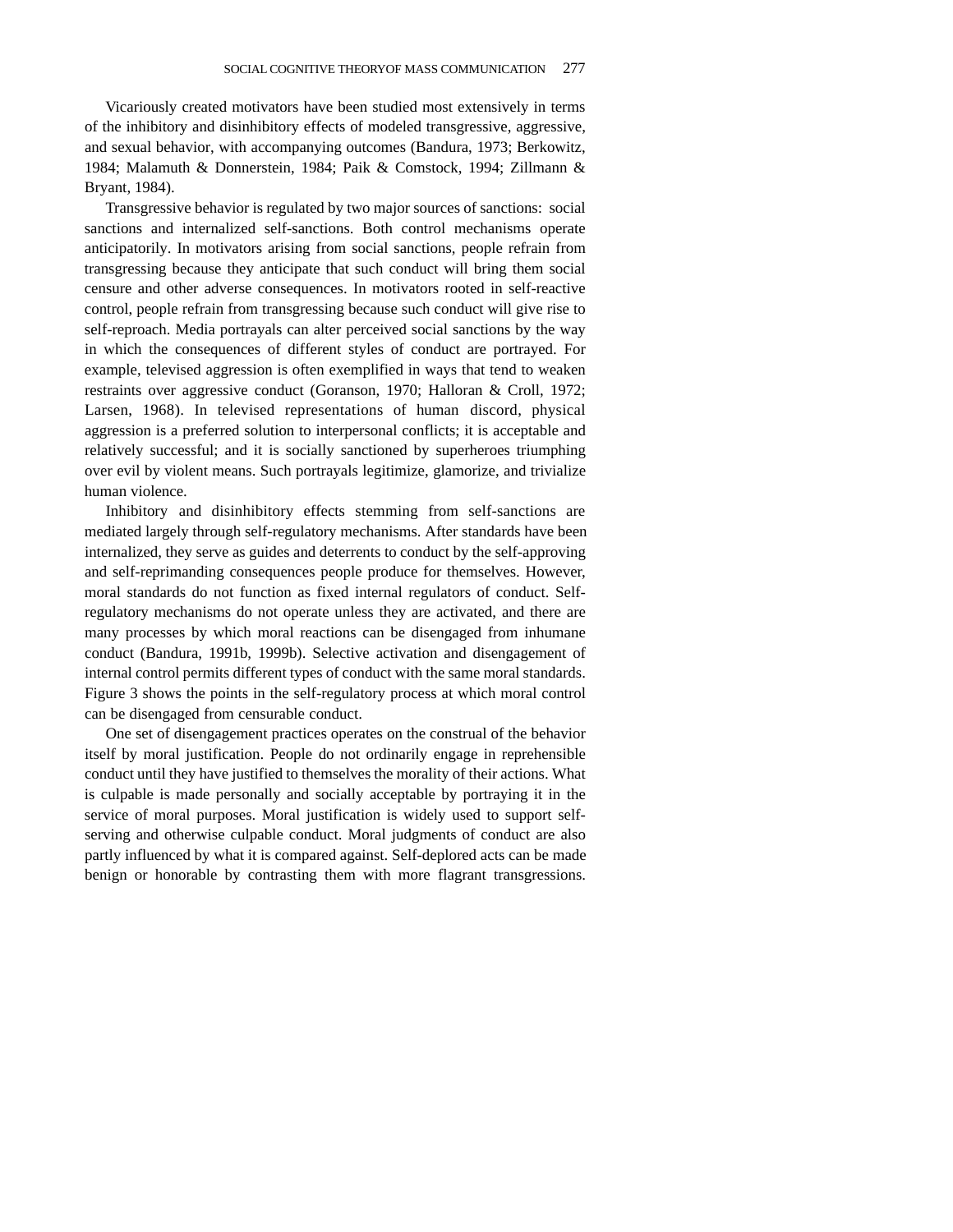Because examples of human culpability abound, they lend themselves readily to cognitive restructuring of transgressive conduct by such advantageous comparison. Activities can take on a very different appearance depending on what they are called. Sanitizing euphemistic labeling provides another convenient device for masking reprehensible activities or even conferring a respectable status upon them. Through convoluted verbiage, reprehensible conduct is made benign, and those who engage in it are relieved of a sense of personal agency.



*Figure 3.* Mechanisms through which self-sanctions are selectively activated and disengaged from detrimental conduct at critical points in the self-regulatory process.

Cognitive restructuring of behavior through moral justifications and palliative characterizations is the most effective psychological mechanism for promoting transgressive conduct. This is because moral restructuring not only eliminates self-deterrents but engages self-approval in the service of transgressive exploits. What was once morally condemnable becomes a source of self-valuation.

Ball-Rokeach (1972) attached special significance to evaluative reactions and social justifications presented in the media, particularly in conflicts of power. This is because relatively few viewers experience sufficient inducement to use the aggressive strategies they have seen, but the transmitted justifications and evaluations can help to mobilize public support for policy actions favoring either social control or social change. The justificatory changes can have widespread social and political ramifications.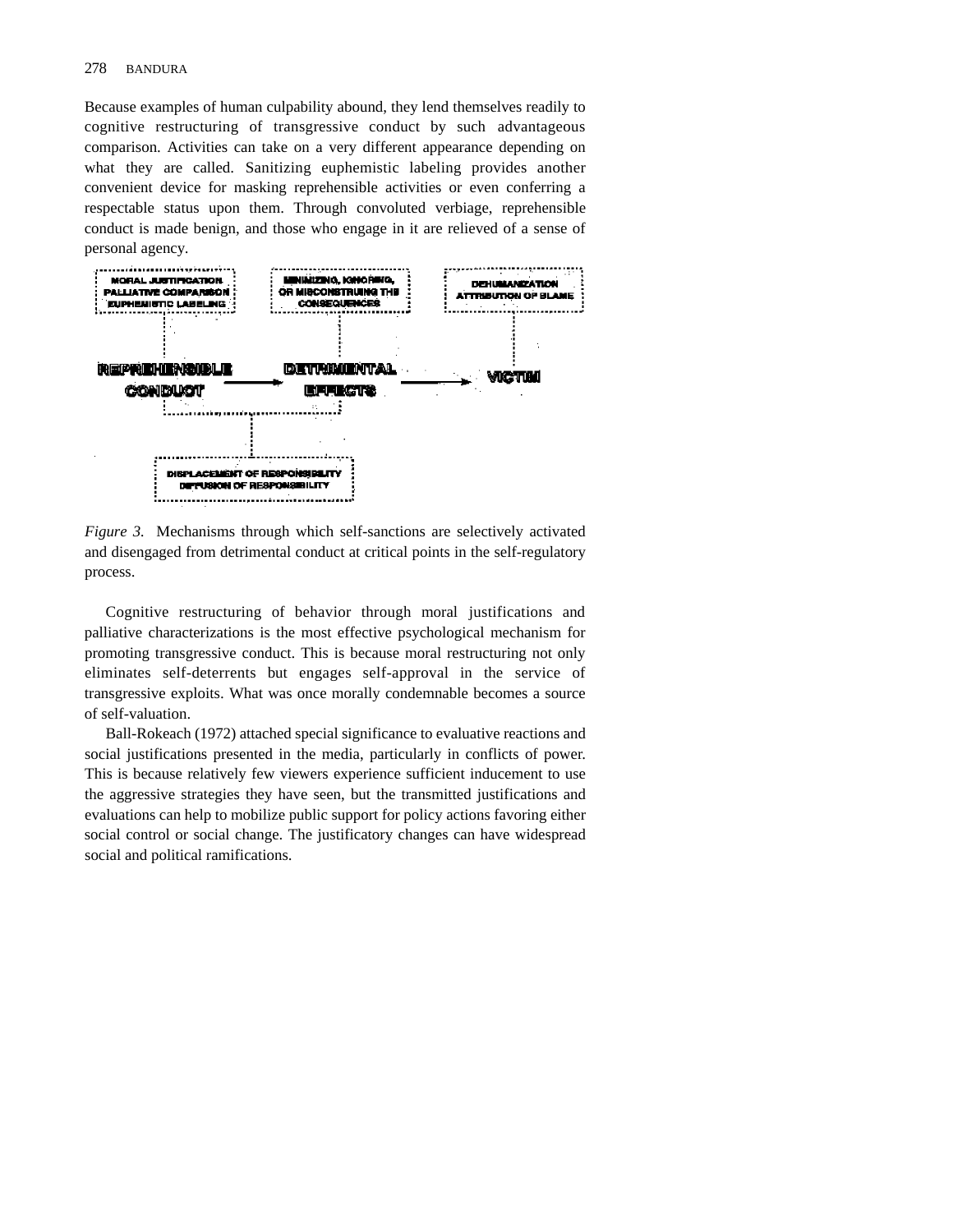The mass media, especially television, provide the best access to the public through their strong drawing power. For this reason, television is increasingly used as the principle vehicle of justification. Struggles to legitimize and gain support for one's values and causes and to discredit those of one's opponents are now waged more and more through the electronic media (Ball-Rokeach, 1972; Bandura, 1990; Bassiouni, 1981). Because of its potential influence, the communication system itself is subject to constant pressures from different factions within society seeking to sway it to their ideology. Research on the role of the mass media in the social construction of reality carries important social implications.

Self-sanctions are activated most strongly when personal causation of detrimental effects is apparent. Another set of disengagement practices operates by obscuring or distorting the relationship between actions and the effects they cause. People will behave in ways they normally repudiate if a legitimate authority sanctions their conduct and accepts responsibility for its consequences (Milgram, 1974). Under conditions of displacement of responsibility, people view their actions as springing from the dictates of others rather than being their personal responsibility. Because they are not the actual agent of their actions, they are spared self-prohibiting reactions. The deterrent power of self-sanctions is also weakened when the link between conduct and its consequences is obscured by diffusion of responsibility for culpable behavior. Through division of labor, diffusion of decision making, and group action, people can behave detrimentally without any one person feeling personally responsible (Kelman & Hamilton, 1989). People behave more injuriously under diffused responsibility than when they hold themselves personally accountable for what they do (Bandura, Underwood, & Fromson, 1975; Diener, 1977).

Additional ways of weakening self-deterring reactions operate through disregard or distortion of the consequences of action. When people pursue detrimental activities for personal gain or because of social inducements, they avoid facing the harm they cause or they minimize it. They readily recall the possible benefits of the behavior but are less able to remember its harmful effects (Brock & Buss, 1962, 1964). In addition to selective inattention and cognitive distortion of effects, the misrepresentation may involve active efforts to discredit evidence of the harm they cause. As long as the detrimental results of one's conduct are ignored, minimized, distorted, or disbelieved, there is little reason for self-censure to be activated.

The final set of disengagement practices operates at the point of recipients of detrimental acts. The strength of self-evaluative reactions to detrimental conduct partly depends on how the perpetrators view the people toward whom the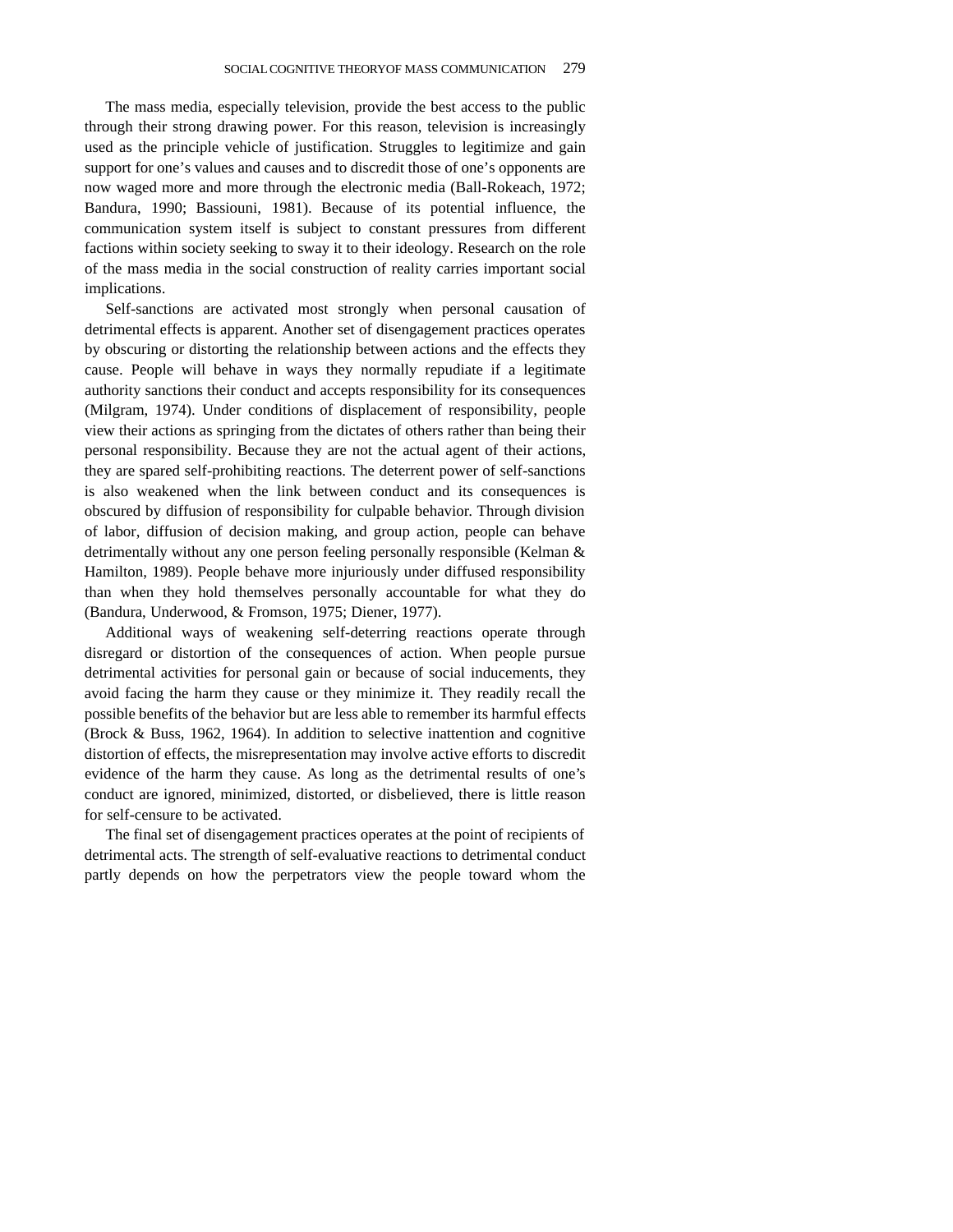behavior is directed. To perceive another as human enhances empathetic or vicarious reactions through perceived similarity (Bandura, 1992). As a result, it is difficult to mistreat humanized persons without risking self-condemnation. Self-sanctions against cruel conduct can be disengaged or blunted by dehumanization, which divests people of human qualities or invests them with bestial qualities. Whereas dehumanization weakens self-restraints against cruel conduct (Diener, 1977; Zimbardo, 1969), humanization fosters considerate, compassionate behavior (Bandura, Underwood, & Fromson, 1975).

Attribution of blame to one's antagonists is still another expedient that can serve self-exonerative purposes. Deleterious interactions usually involve a series of reciprocally escalative actions, in which the antagonists are rarely faultless. One can always select from the chain of events an instance of the adversary's defensive behavior and view it as the original instigation. Injurious conduct thus becomes a justifiable defensive reaction to belligerent provocations. Others can, therefore, be blamed for bringing suffering on themselves. Self-exoneration is similarly achievable by viewing one's detrimental conduct as forced by circumstances rather than as a personal decision. By blaming others or circumstances, not only are one's own actions excusable but one can even feel self-righteous in the process.

Because internalized controls can be selectively activated and disengaged, marked changes in moral conduct can be achieved without changing people's personality structures, moral principles, or self-evaluative systems. It is selfexonerative processes rather than character flaws that account for most inhumanities. The massive threats to human welfare stem mainly from deliberate acts of principle rather than from unrestrained acts of impulse.

Research in which the different disengagement factors are systematically varied in media portrayals of inhumanities attests to the disinhibitory power of mass media influences (Berkowitz & Geen, 1967; Donnerstein, 1984; Meyer, 1972). Viewers'punitiveness is enhanced by exposure to media productions that morally justify injurious conduct, blame and dehumanize victims, displace or diffuse personal responsibility, and sanitize destructive consequences. Research assessing self-reactive control provides evidence that sanctioning social conditions are linked to self-regulatory influences, which, in turn, are linked to injurious conduct (Bandura et al., 1975). The same disengagement mechanisms are enlisted heavily by members of the television industry in the production of programs that exploit human brutality for commercial purposes (Baldwin & Lewis, 1972; Bandura, 1973).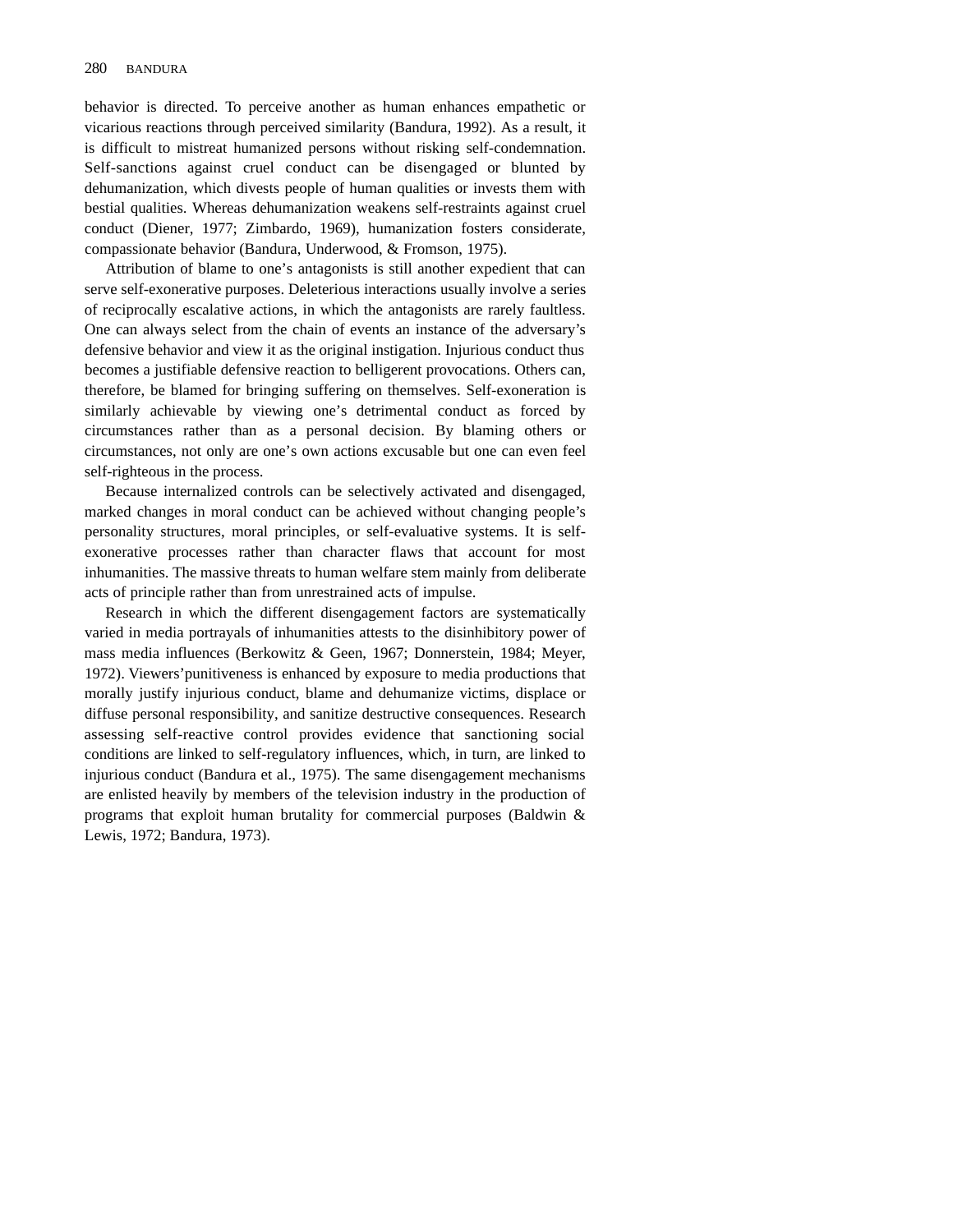#### Acquisition and Modification of Affective Dispositions

People are easily aroused by the emotional expressions of others. Vicarious arousal operates mainly through an intervening self-arousal process (Bandura, 1992). That is, seeing others react emotionally to instigating conditions activates emotion-arousing thoughts and imagery in observers. As people develop their capacity for cognitive self-arousal, they can generate emotional reactions to cues that are only suggestive of a model's emotional experiences (Wilson & Cantor, 1985). Conversely, they can neutralize or attenuate the emotional impact of modeled distress by thoughts that transform threatening situations into nonthreatening ones (Bandura, 1986; Cantor & Wilson, 1988; Dysinger & Ruckmick, 1933).

If the affective reactions of models only aroused observers fleetingly, it would be of some interest as far as momentary communication is concerned, but of limited psychological import. What gives significance to vicarious influence is that observers can acquire lasting attitudes, emotional reactions, and behavioral proclivities toward persons, places, or things that have been associated with modeled emotional experiences. They learn to fear the things that frightened models, to dislike what repulsed them, and to like what gratified them (Bandura, 1986; Duncker, 1938). Fears and intractable phobias are ameliorated by modeling influences that convey information about coping strategies for exercising control over the things that are feared. The stronger the instilled sense of coping self-efficacy, the bolder the behavior (Bandura, 1997). Values can similarly be developed and altered vicariously by repeated exposure to modeled preferences.

#### SOCIAL CONSTRUCTION OF REALITY

Televised representations of social realities reflect ideological bents in their portrayal of human nature, social relations, and the norms and structure of society (Adoni & Mane, 1984; Gerbner, 1972). Heavy exposure to this symbolic world may eventually make the televised images appear to be the authentic state of human affairs. Some disputes about the vicarious cultivation of beliefs has arisen over findings from correlational studies using global indices based on amount of television viewing (Gerbner, Gross, Morgan & Signorielli, 1981; Hirsch, 1980). Televised influence is best defined in terms of the content people watch rather than the sheer amount of television viewing. More particularized measures of exposure to the televised fare show that heavy television viewing shapes viewers' beliefs and conceptions of reality (Hawkins & Pingree, 1982).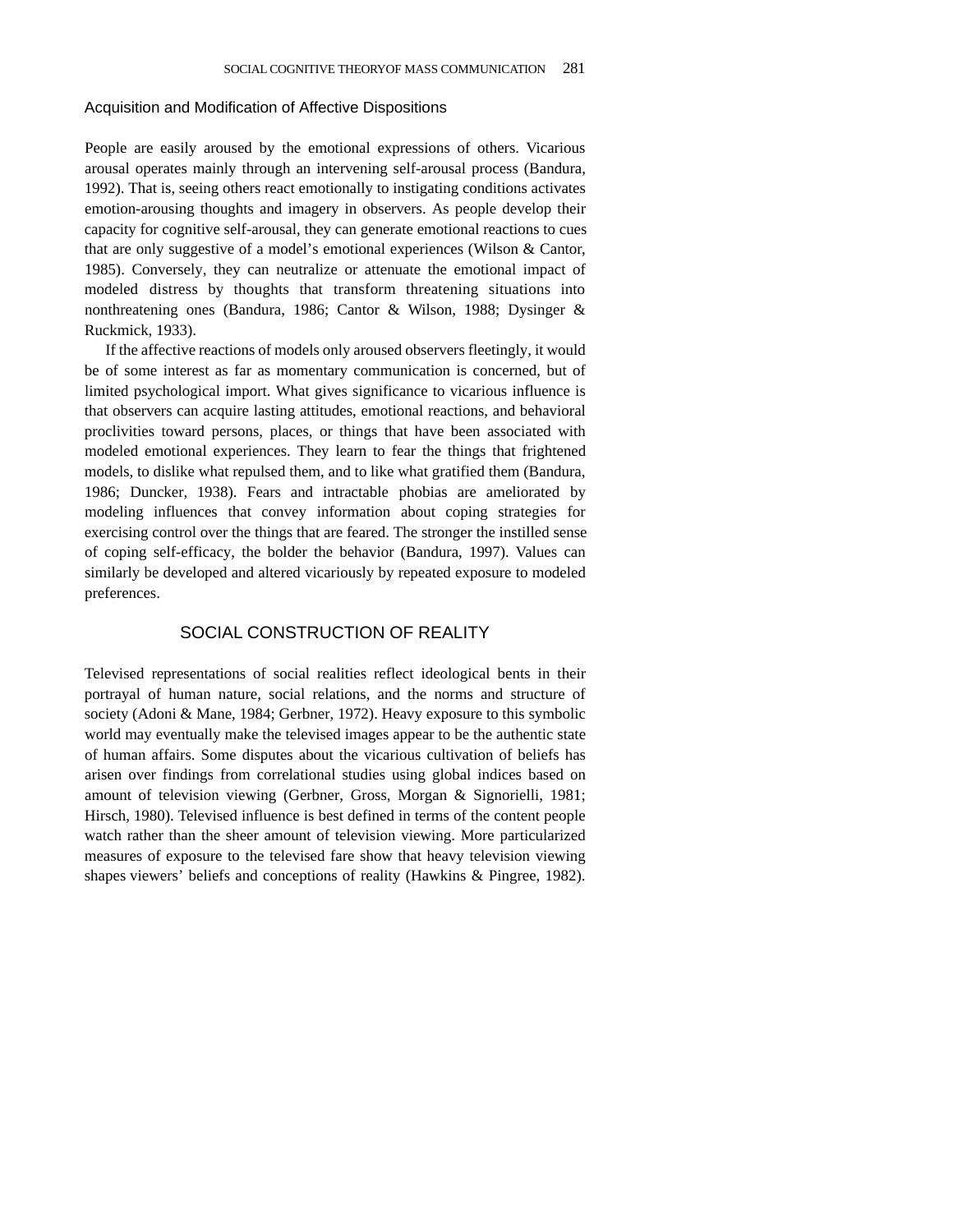The relationship remains when other possible contributing factors are simultaneously controlled.

Vicarious cultivation of social conceptions is most clearly revealed in studies verifying the direction of causality by varying experimentally the nature and amount of exposure to media influences. Controlled laboratory studies provide converging evidence that television portrayals shape viewers' beliefs (Flerx, Fidler, & Rogers, 1976; O'Bryant & Corder-Bolz, 1978). Portrayals in the print media similarly shape conceptions of social reality (Heath, 1984; Siegel, 1958). To see the world as the televised messages portray it is to harbor some misconceptions. Indeed, many of the shared misconceptions about occupational pursuits, ethnic groups, minorities, the elderly, social and sex roles, and other aspects of life are at least partly cultivated through symbolic modeling of stereotypes (Buerkel-Rothfuss & Mayes, 1981; Bussey & Bandura, 1999; McGhee & Frueh, 1980). Verification of personal conceptions against televised versions of social reality can thus foster some collective illusions.

# SOCIAL PROMPTING OF HUMAN BEHAVIOR

The actions of others can also serve as social prompts for previously learned behavior that observers can perform but have not done so because of insufficient inducements, rather than because of restraints. Social prompting effects are distinguished from observational learning and disinhibition because no new behavior has been acquired, and disinhibitory processes are not involved because the elicited behavior is socially acceptable and not encumbered by restraints.

The influence of models in activating, channeling, and supporting the behavior of others is abundantly documented in both laboratory and field studies (Bandura, 1986). By exemplification one can get people to behave altruistically, to volunteer their services, to delay or seek gratification, to show affection, to select certain foods and drinks, to choose certain kinds of apparel, to converse on particular topics, to be inquisitive or passive, to think creatively or conventionally, or to engage in other permissible courses of action. Thus, the types of models who predominate within a social milieu partly determine which human qualities, from among many alternatives, are selectively activated. The actions of models acquire the power to activate and channel behavior when they are good predictors for observers that positive results can be gained by similar conduct.

The fashion and taste industries rely heavily on the social prompting power of modeling. Because the potency of vicarious influences can be enhanced by showing modeled acts bringing rewards, vicarious outcomes figure prominently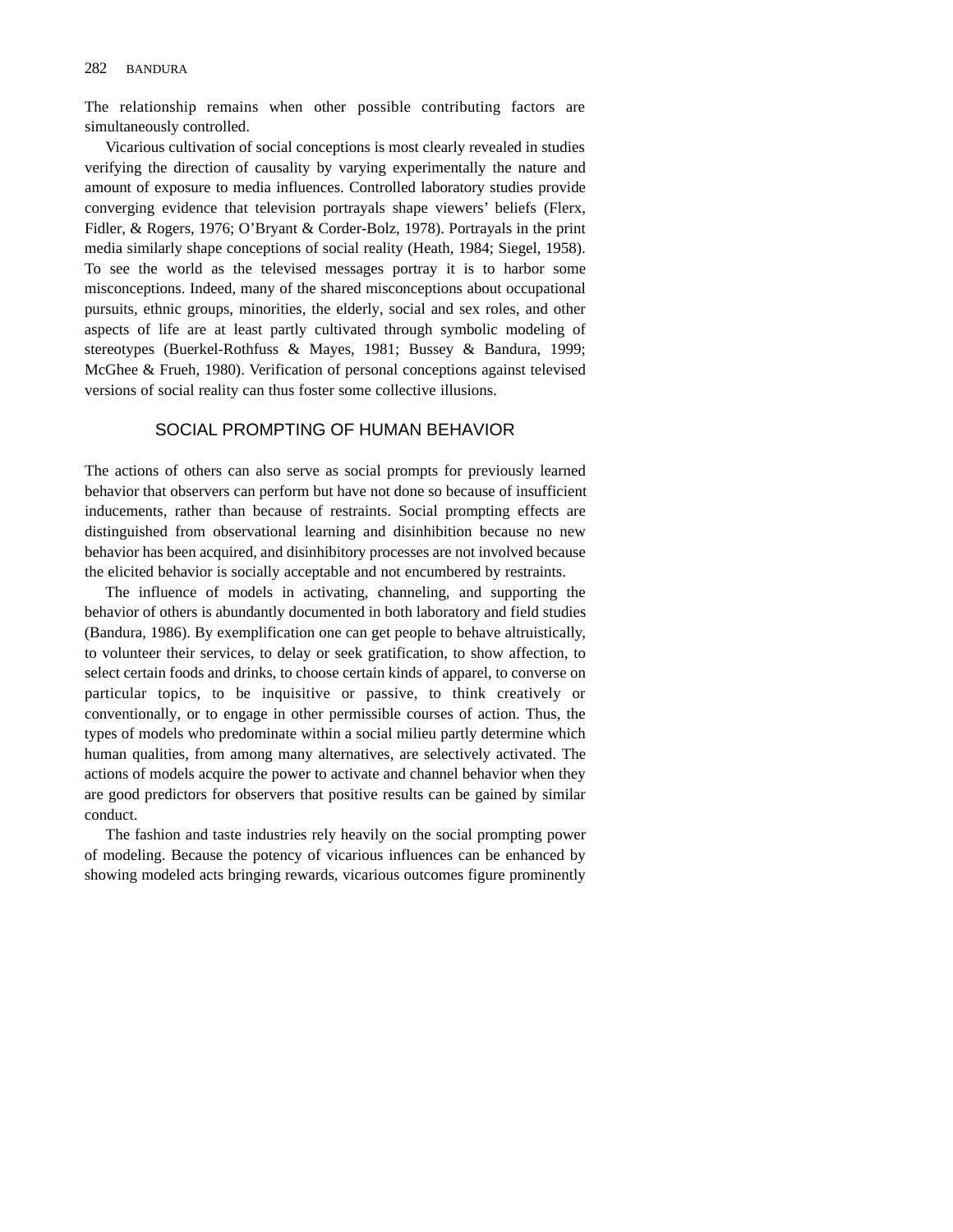in advertising campaigns. Thus, drinking a certain brand of wine or using a particular shampoo wins the loving admiration of beautiful people, enhances job performance, masculinizes self-conception, actualizes individualism and authenticity, tranquilizes irritable nerves, invites social recognition and amicable reactions from total strangers, and arouses affectionate overtures from spouses.

The types of vicarious outcomes, model characteristics, and modeling formats that are selected vary depending on what happens to be in vogue at the time. Model characteristics are varied to boost the persuasiveness of commercial messages. Prestigeful models are often enlisted to capitalize on the high regard in which they are held. The best social sellers depend on what happens to be popular at the moment. Drawing on evidence that similarity to the model enhances modeling, some advertisements portray common folk achieving wonders with the wares advertised. Because vicarious influence increases with multiplicity of modeling (Perry & Bussey, 1979), the beers, soft drinks, and snacks are being consumed with gusto in the advertised world by groups of wholesome, handsome, fun-loving models. Eroticism is another stimulant that never goes out of style. Therefore, erotic modeling does heavy duty in efforts to command attention and to make advertised products more attractive to potential buyers (Kanungo & Pang, 1973; Peterson & Kerin, 1979).

In sum, modeling influences serve diverse functions—as tutors, motivators, inhibitors, disinhibitors, social prompters, emotion arousers, and shapers of values and conceptions of reality. Although the different modeling functions can operate separately, in nature they often work in concert. Thus, for example, in the spread of new styles of aggression, models serve as both teachers and disinhibitors. When novel conduct is punished, observers learn the conduct that was punished as well as the restraints. A novel example can both teach and prompt similar acts.

# DUAL-LINK VERSUS MULTIPATTERN FLOW OF INFLUENCE

It has been commonly assumed in theories of mass communication that modeling influences operate through a two-step diffusion process. Influential persons pick up new ideas from the media and pass them on to their followers through personal influence. Some communication researchers have claimed that the media can only reinforce preexisting styles of behavior but cannot create new ones (Klapper, 1960). Such a view is at variance with a vast body of evidence. Media influences create personal attributes as well as alter pre-existing ones (Bandura, 1986; Williams, 1986).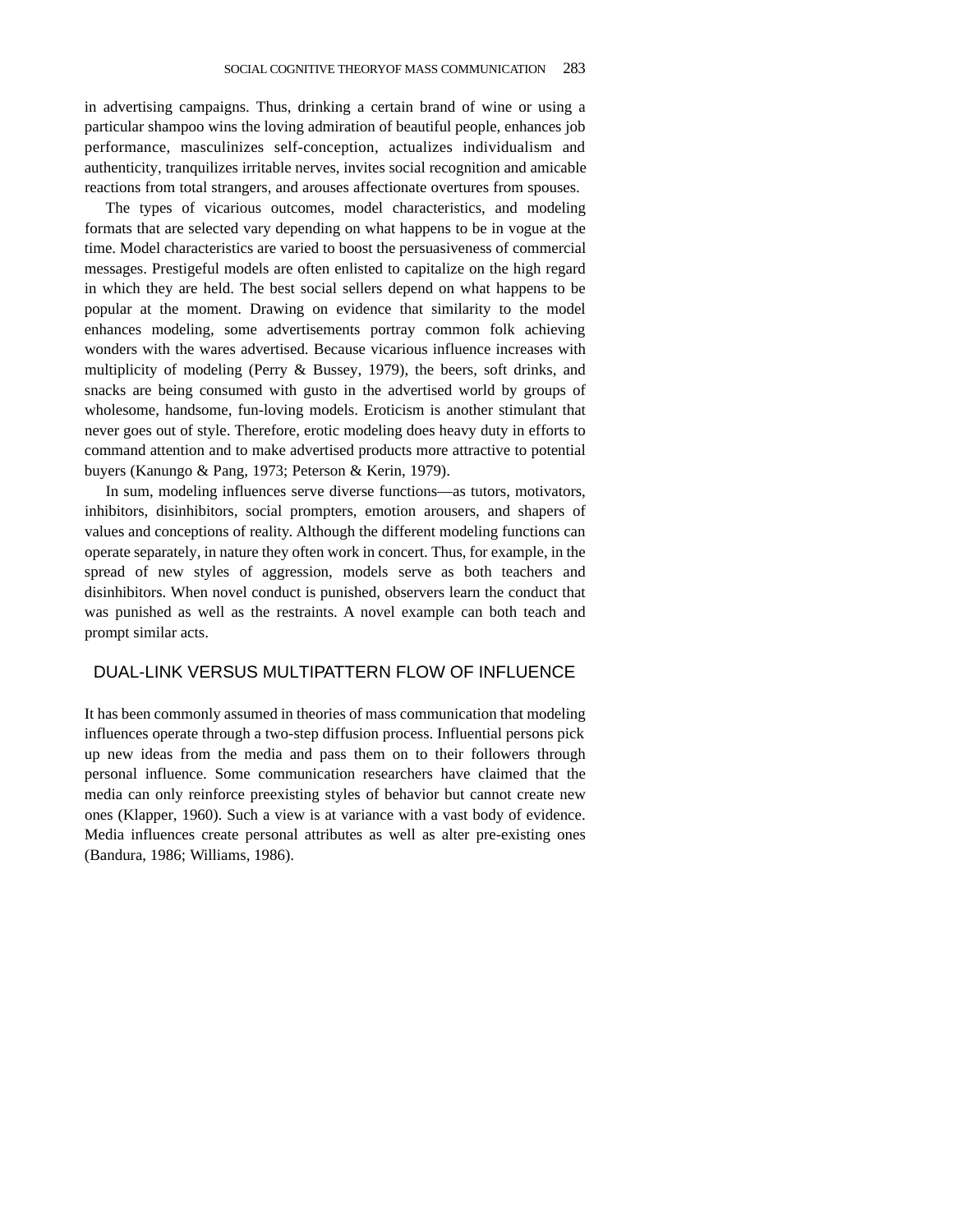The different modes of human influence are too diverse in nature to have a fixed path of influence or strengths. Most behavior is the product of multiple determinants operating in concert. Hence, the relative contribution of any given factor in a pattern of influences can change depending on the nature and strength of coexisting determinants. Even the same determinant operating within the same causal structure of factors can change in its causal contribution with further experience (Wood  $\&$  Bandura, 1989). In the case of atypical behavior, it is usually produced by a unique constellation of the determinants, such that if any one of them were absent the behavior would not have occurred. Depending on their quality and coexistence of other determinants, media influences may be subordinate to, equal to, or outweigh nonmedia influences. Given the dynamic nature of multifaceted causal structures, efforts to affix an average strength to a given mode of influence calls to mind the nonswimming analyst who drowned while trying to cross a river that averaged three feet in depth.

The view that the path of media influence is exclusively a filter-down process is disputed by a wealth of knowledge regarding modeling influences. Human judgment, values, and conduct can be altered directly by televised modeling without having to wait for an influential intermediary to adopt what has been shown and then to serve as the diffuser to others. Watt and van den Berg (1978) tested several alternative theories about how media communications relate to public attitudes and behavior. The explanatory contenders included the conceptions that media influence people directly; media influence opinion leaders who then affect others; media have no independent effects; media set the public agenda for discussions by designating what is important but do not otherwise influence the public; and finally, media simply reflect public attitudes and behavior rather than shape them. The direct-flow model from media to the public received the best empirical support. In this study, the behavior was highly publicized and could bring benefits without risks. When the activities being advocated require the investment of time and resources, and failures can be costly, people are inclined to seek verification of functional value from other sources as well before they act.

Chaffee (1982) reviewed substantial evidence that calls into question the prevailing view that interpersonal sources of information are necessarily more persuasive than media sources. People seek information that may be potentially useful to them from different sources. Neither informativeness, credibility, nor persuasiveness are uniquely tied to interpersonal sources or to media sources. How extensively different sources are used depends, in large part, on their accessibility and the likelihood that they will provide the kinds of information sought.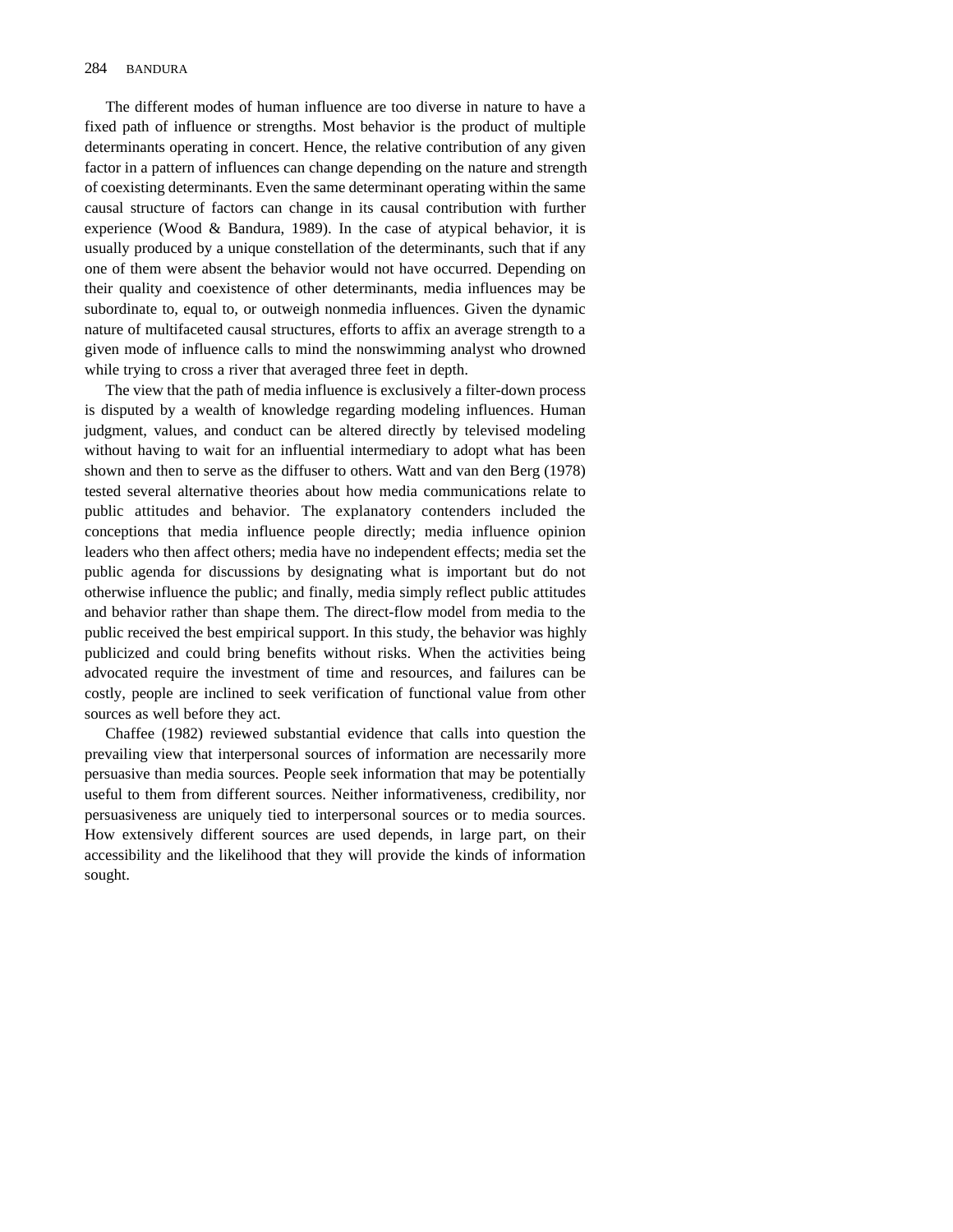Modeling affects the adoption of new social practices and behavior patterns in several ways. It instructs people about new ways of thinking and behaving by informative demonstration or description. Learning about new things does not rely on a fixed hierarchy of sources. Efficacious modeling not only cultivates competencies but also enhances the sense of personal efficacy needed to transform knowledge and skills into successful courses of action (Bandura, 1997). The relative importance of interpersonal and media sources of information in initiating the adoption process varies for different activities and for the same activity at different stages in the adoption process (Pelz, 1983). Models motivate as well as inform and enable. People are initially reluctant to adopt new practices that involve costs and risks until they see the advantages that have been gained by early adopters. Modeled benefits accelerate social diffusion by weakening the restraints of the more cautious potential adopters. As acceptance spreads, the new ways gain further social support. Models also display preferences and evaluative reactions, which can alter observers' values and standards. Changes in evaluative standards affect receptivity to the activities being modeled. Models not only exemplify and legitimate new practices, they also serve as advocates for them by directly encouraging others to adopt them.

In effecting large-scale changes, communications systems operate through two pathways (Fig. 4). In the direct pathway, communications media promote changes by informing, enabling, motivating, and guiding participants. In the socially mediated pathway, media influences are used to link participants to social networks and community settings. These places provide continued personalized guidance, as well as natural incentives and social supports for desired changes (Bandura, 1997, 2001a). The major share of behavior changes is promoted within these social milieus.

# **Dual Paths of Influence Connections** to **Media Influence Behavior Change** Social Systems

Figure 4. Dual path of communication influences operating on behavior both directly and mediationally through connection to influential social systems.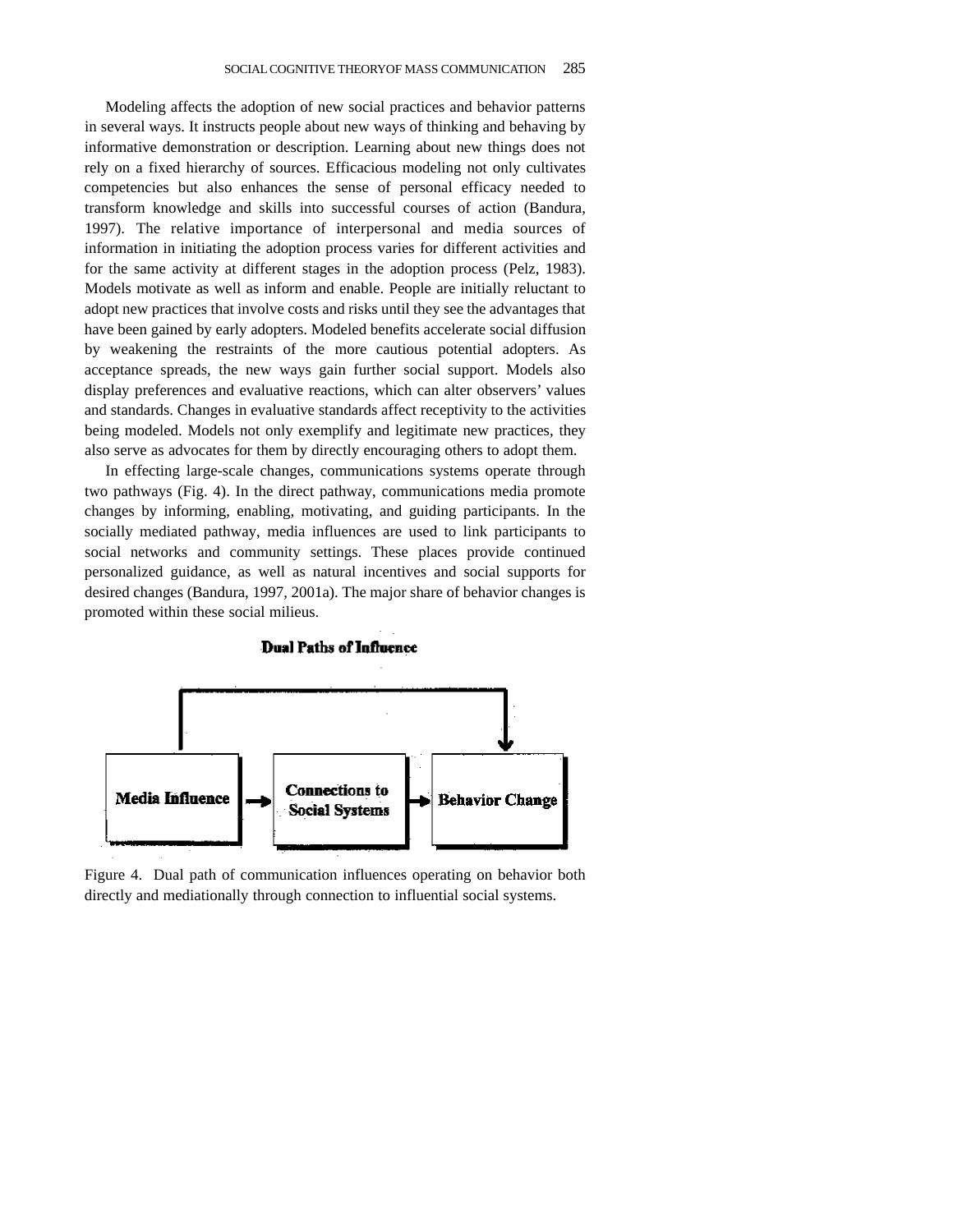People are socially situated in interpersonal networks. When media influences lead viewers to discuss and negotiate matters of import with others in their lives, the media set in motion transactional experiences that further shape the course of change. This is another socially mediated process through which symbolic communications exert their effect.

The absence of individualized guidance limits the power of one-way mass communications. The revolutionary advances in interactive technologies provide the means to expand the reach and impact of communications media. On the input side, communications can now be personally tailored to factors that are causally related to the behavior of interest. Tailored communications are viewed as more relevant and credible, are better remembered, and are more effective in influencing behavior than general messages (Kreuter, Strecher, & Glassman, 1999). On the behavioral guidance side, interactive technologies provide a convenient means of individualizing the type and level of behavioral guidance needed to bring desired changes to fruition (Bandura, 2000b). In the populationbased approaches the communications are designed to inform, enable, motivate, and guide people to effect personal and social changes. In implementing the social linking function, communications media can connect people to interactive online self-management programs that provide intensive individualized guidance in their homes when they want it (Bandura, 2001a; Taylor, Winzelberg, & Celio, in press).

In short, there is no single pattern of social influence. The media can implant ideas either directly or through adopters. Analyses of the role of mass media in social diffusion must distinguish between their effect on learning modeled activities and on their adoptive use, and examine how media and interpersonal influences affect these separable processes. In some instances the media both teach new forms of behavior and create motivators for action by altering people's value preferences, efficacy beliefs, outcome expectations, and perception of opportunity structures. In other instances, the media teach, but other adopters provide the incentive motivation to perform what has been learned observationally. In still other instances, the effect of the media may be entirely socially mediated. That is, people who have had no exposure to the media are influenced by adopters who have had the exposure and then, themselves, become the transmitters of the new ways. Within these different patterns of social influence, the media can serve as originating, as well as reinforcing, influences.

The hierarchical pattern is more likely to obtain for the print media, which has a more limited audience, than for the ubiquitous video media. Communication technologies and global interconnectedness provide people with ready direct access to information worldwide independently of time and place and unfettered by institutional and moneyed gatekeepers. The public is less dependent on a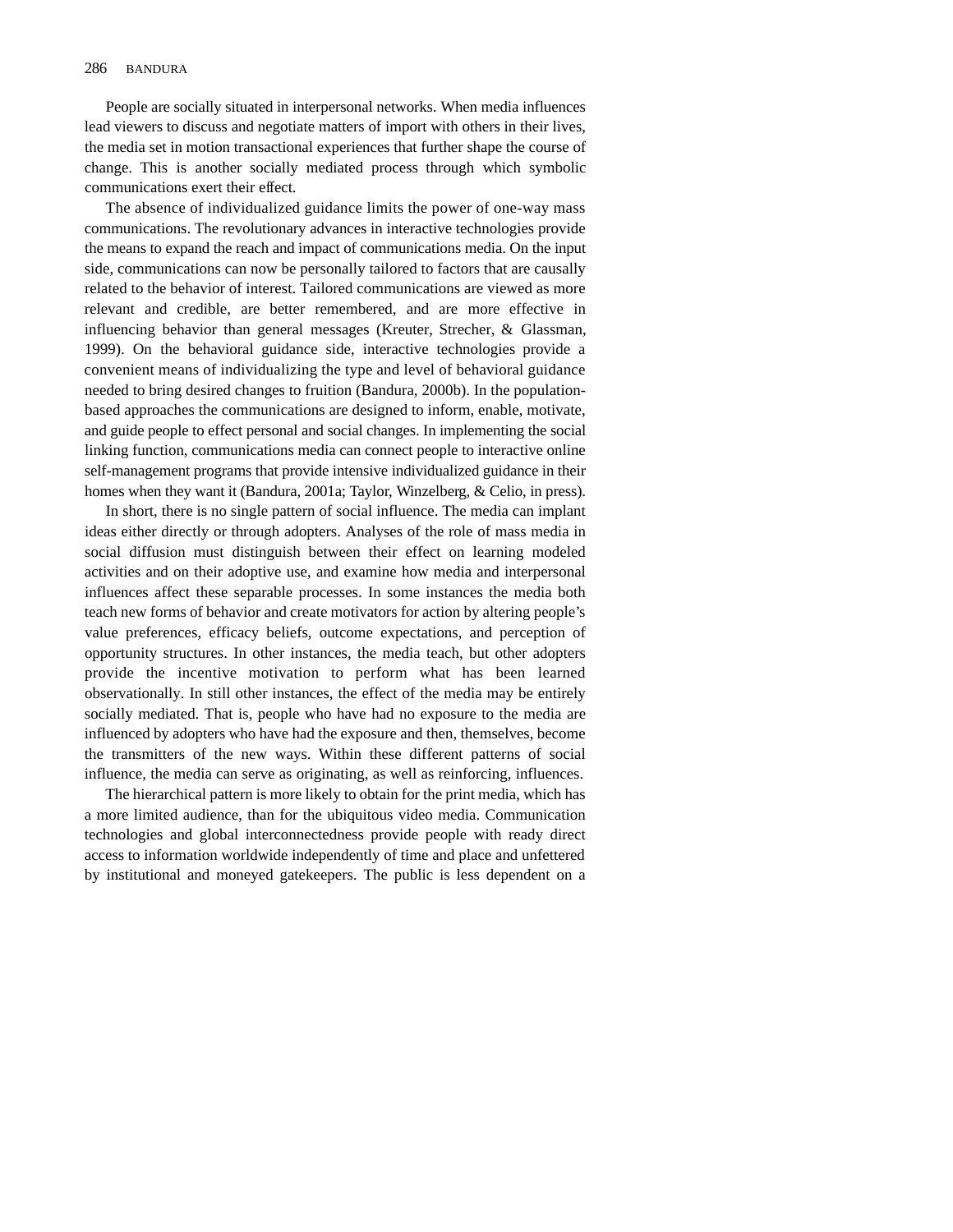mediated filter-down system of persuasion and enlightenment. These vastly expanded opportunities for self-directedness underscore the growing primacy of agentic initiative in human adaptation and change in the electronic era (Bandura, 1997, 2001a). Ready access to communication technologies will not necessarily enlist active participation unless people believe that they can achieve desired results by this means. Perceived personal and collective efficacy partly determines the extent to which people use this resource and the purposes to which they put it.

## SOCIAL DIFFUSION THROUGH SYMBOLIC MODELING

Much of the preceding discussion has been concerned mainly with modeling at the individual level. As previously noted, a unique property of modeling is that it can transmit information of virtually limitless variety to vast numbers of people simultaneously through the medium of symbolic modeling. Extraordinary advances in technology of communication are transforming the nature, reach, speed, and loci of human influence (Bandura, 2001a). These technological developments have radically altered the social diffusion process. The video system feeding off telecommunications satellites has become the dominant vehicle for disseminating symbolic environments. Social practices are not only being widely diffused within societies, but ideas, values, and styles of conduct are being modeled worldwide. The electronic media are coming to play an increasingly influential role in transcultural change. Televised modeling is now being used to effect social change at community and society-wide levels (Bandura, 1997; Sabido, 1981; Singhal & Rogers, 1999; Winett, Leckliter, Chinn, Stahl, & Love, 1985).

Social cognitive theory analyzes social diffusion of new behavior patterns in terms of three constituent processes and the psychosocial factors that govern them. These include the acquisition of knowledge about innovative behaviors, the adoption of these behaviors in practice, and the social networks through which they spread and are supported. Diffusion of innovation follows a common pattern (Robertson, 1971; Rogers, 1995). New ideas and social practices are introduced by notable example. Initially, the rate of adoption is slow because new ways are unfamiliar, customs resist change, and results are uncertain. As early adopters convey more information about how to apply the new practices and their potential benefits, the innovation is adopted at an accelerating rate. After a period in which the new practices spread rapidly, the rate of diffusion slows down. The use of the innovation then either stabilizes or declines, depending upon its relative functional value.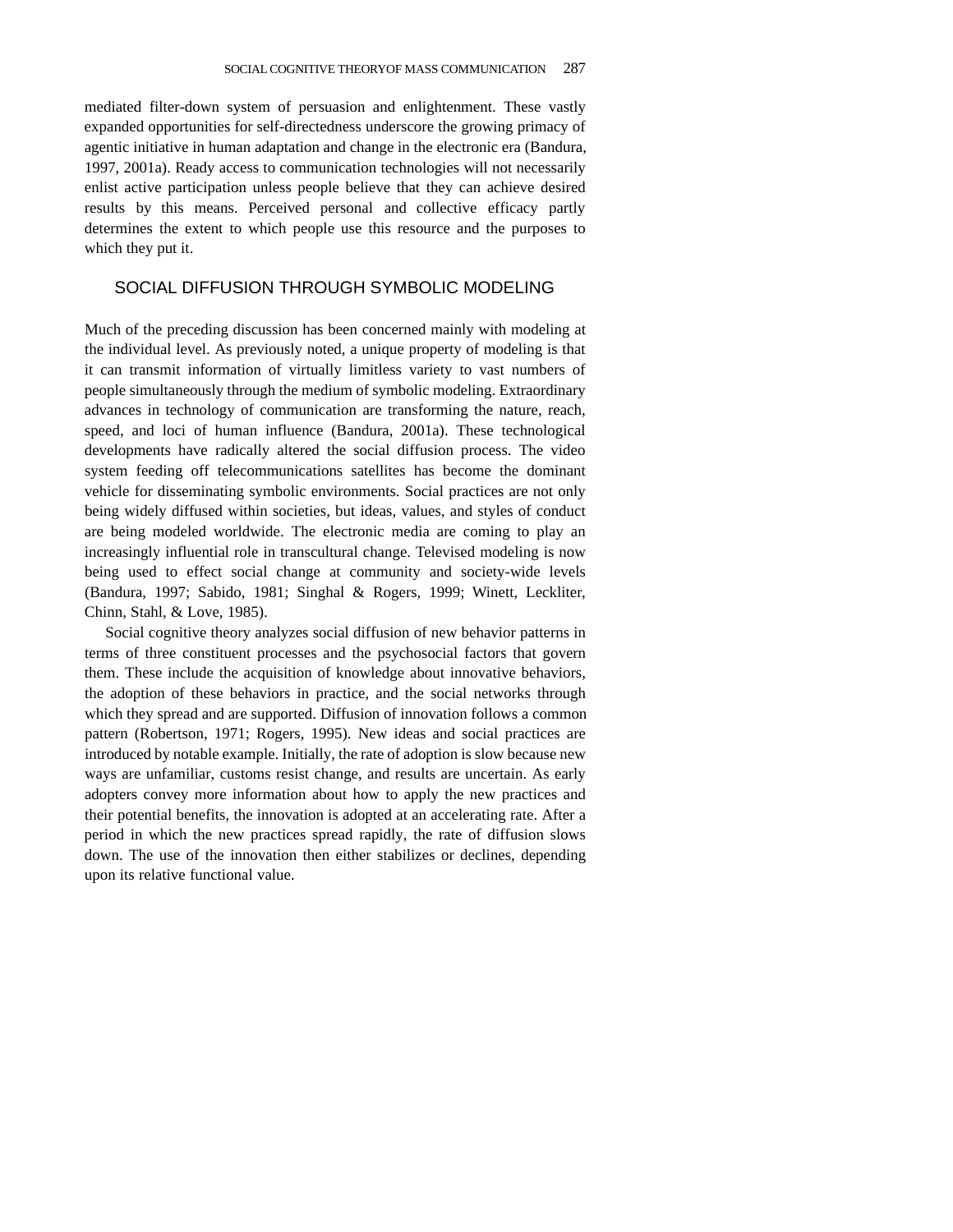#### Modeling Determinants of Diffusion

Symbolic modeling usually functions as the principal conveyer of innovations to widely dispersed areas. This is especially true in the early stages of diffusion. Newspapers, magazines, radio, and television inform people about new practices and their likely risks or benefits. The Internet provides instant communicative access worldwide. Early adopters, therefore, come from among those who have had greater access to media sources of information about innovations (Robertson, 1971). The psychosocial determinants and mechanisms of observational learning, which were reviewed earlier, govern the rate with which innovations are acquired.

Differences in the knowledge, skills, and resources particular innovations require produce variations in rate of acquisition. Innovations that are difficult to understand and use receive more reluctant consideration than simpler ones (Tornatzky & Klein, 1982). When television models new practices on the screens in virtually every household, people in widely dispersed locales can learn them. However, not all innovations are promoted through the mass media. Some rely on informal personal channels. In such instances, physical proximity determines which innovations will be repeatedly observed and thoroughly learned.

It is one thing to acquire skills, it is another thing to use them effectively under difficult circumstances. Human competency requires not only skills, but also self-belief in one's capabilities to use those skills well. Modeling influences must, therefore, be designed to build self-efficacy as well as convey knowledge and rules of behavior. Perceived self-efficacy affects every phase of personal change (Bandura, 1997). It determines whether people even consider changing their behavior, whether they can enlist the motivation and perseverance needed to succeed should they choose to do so, and how well they maintain the changes they have achieved.

The influential role of people's beliefs in their personal efficacy in social diffusion is shown in their response to health communications aimed at altering health-impairing habits. Meyerowitz and Chaiken (1987) examined four alternative mechanisms through which health communications could alter health habits: by transmission of factual information, fear arousal, change in risk perception, and enhancement of perceived self-efficacy. They found that health communications fostered adoption of preventive health practices primarily by their effects on perceived self-efficacy. Beck and Lund (1981) have similarly shown that preventive health practices are better promoted by heightening selfefficacy than by elevating fear. Analyses of how community-wide media campaigns produce changes reveal that both the preexisting and induced level of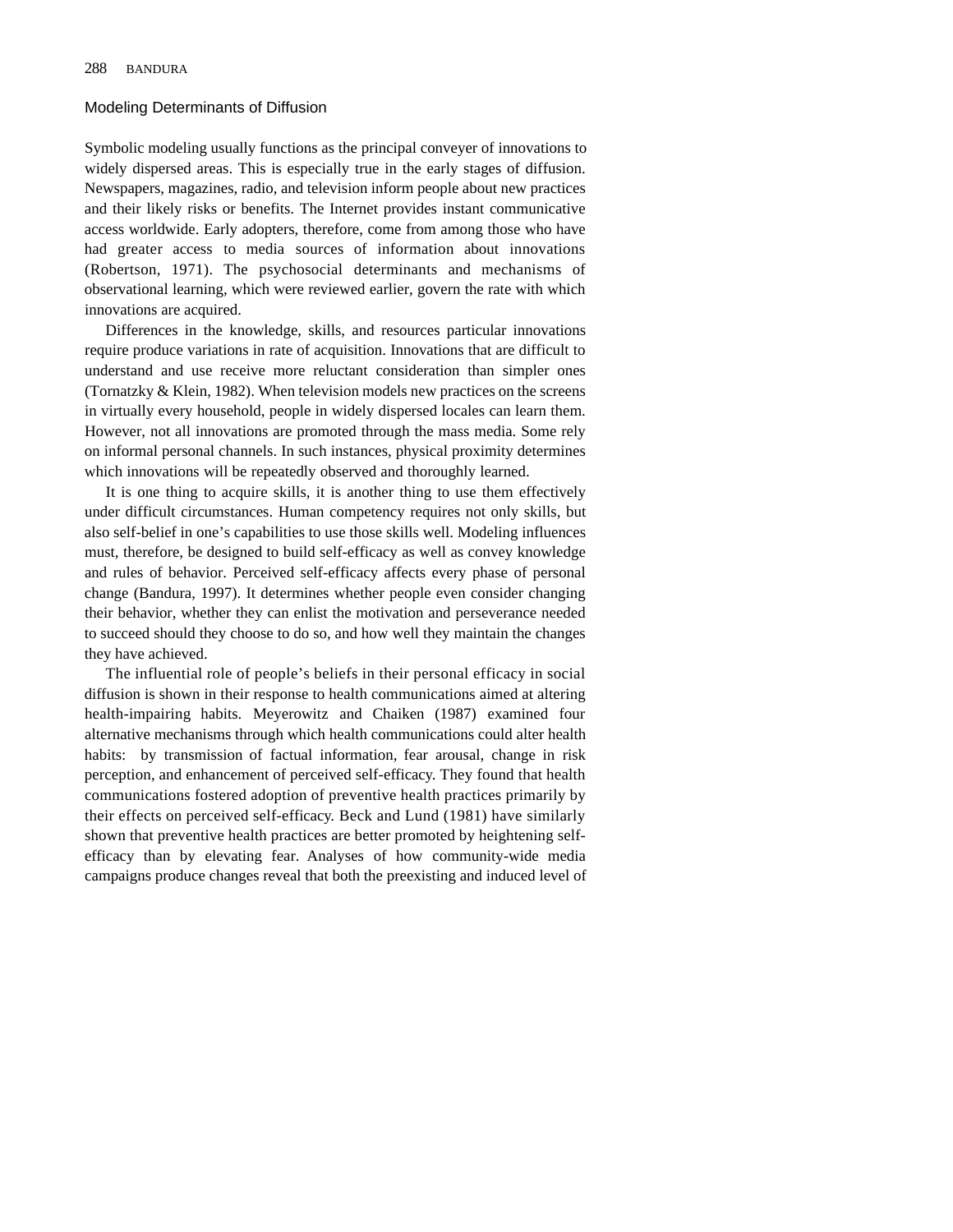perceived self-efficacy play an influential role in the adoption and social diffusion of health practices (Maibach, Flora, & Nass, 1991; Slater, 1989). The stronger the preexisting perceived self-efficacy, and the more the media campaigns enhance people's beliefs in their self-regulative efficacy, the more likely they are to adopt the recommended practices. Health knowledge gets translated into healthful habits through the mediation of perceived self-efficacy (Rimal, 2000).

The findings reviewed earlier underscore the need to shift the emphasis from trying to scare people into healthy behavior to empowering them with the tools and self-beliefs for exercising personal control over their health habits. People must also experience sufficient success using what they have learned to become convinced of their efficacy and the functional value of what they have adopted. This is best achieved by combining modeling with guided mastery, in which newly acquired skills are first tried under conditions likely to produce good results, and then extended to more unpredictable and difficult circumstances (Bandura, 1986, 2000c).

#### Adoption Determinants

The acquisition of knowledge and skills regarding innovations is necessary, but not sufficient for their adoption in practice. A number of factors determine whether people will act on what they have learned. Environmental inducements serve as one set of regulators. Adoptive behavior is also highly susceptible to incentive influences, which may take the form of material, social, or selfevaluative outcomes. Some of the motivating incentives derive from the utility of the adoptive behavior. The greater the relative benefits provided by an innovation, the higher the incentive is to adopt it (Ostlund, 1974; Rogers & Shoemaker, 1971). However, benefits cannot be experienced until the new practices are tried. Promoters, therefore, strive to get people to adopt new practices by altering their preferences and beliefs about likely outcomes, mainly by enlisting vicarious incentives. Advocates of new technologies and ideologies create expectations that they offer better solutions than do established ways. Modeled benefits increase adoptive decisions. Modeling influences can, of course, impede as well as promote the diffusion process (Midgley, 1976). Modeling negative reactions to a particular innovation, as a result of having had disappointing experiences with it, dissuades others from trying it. Even modeled indifference to an innovation, in the absence of any personal experience with it, will dampen the interests of others.

Many innovations serve as a means of gaining social recognition and status. Indeed, status incentives are often the main motivators for adopting new styles and tastes. In many instances, the variant styles do not provide different natural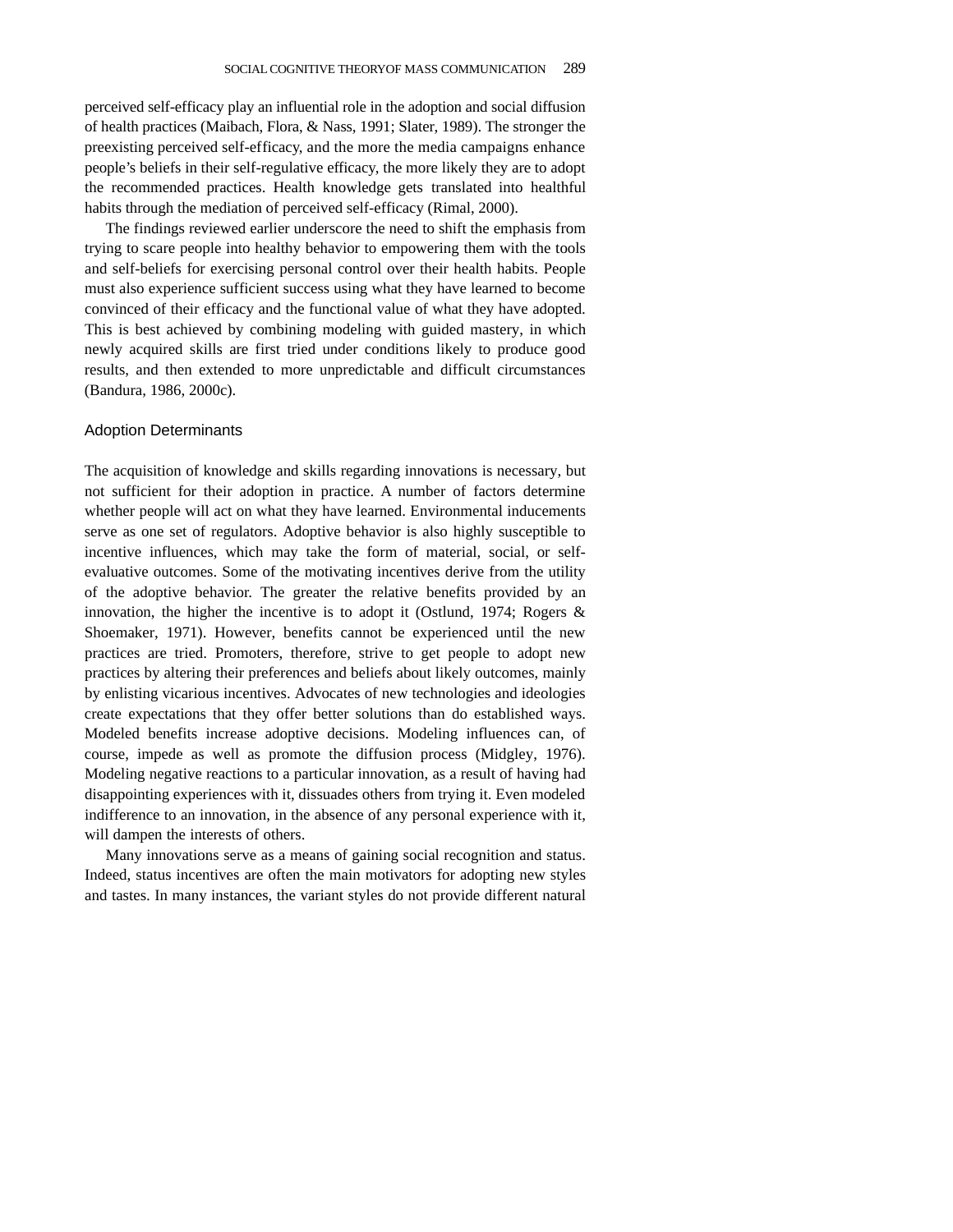benefits or, if anything, the most innovative styles are the most costly. Status is thus gained at a price. People who strive to distinguish themselves from the common and the ordinary adopt new styles in clothing, grooming, recreational activities, and conduct, thereby achieving distinctive social standing. As the popularity of the new behavior grows, it loses its status-conferring value until eventually it, too, becomes commonplace. It is then discarded for a new form.

Adoptive behavior is also partly governed by self-evaluative reactions to one's own behavior. People adopt what they value but resist innovations that violate their social and moral standards or that conflict with their self-conception. The more compatible an innovation is with prevailing social norms and value systems, the greater its adoptability (Rogers & Shoemaker, 1971). However, we saw earlier that self-evaluative sanctions do not operate in isolation from the pressures of social influence. People are often led to behave in otherwise personally devalued ways by strategies that circumvent negative self-reactions. This is done by changing appearances and meanings of new practices to make them look compatible with people's values.

The amenability of an innovation to brief trial is another relevant characteristic that can affect the ease of adoption. Innovations that can be tried on a limited basis are more readily adoptable than those that have to be tried on a large scale with substantial effort and costs. The more weight given to potential risks and the costs of getting rid of new practices should they fail to live up to expectations, the weaker the incentive to innovate is. And finally, people will not adopt innovations even though they are favorably disposed toward them if they lack the money, the skills, or the accessory resources that may be needed. The more resources innovations require, the lower their adoptability.

Analysis of the determinants and mechanisms of social diffusion should not becloud the fact that not all innovations are useful, nor is resistance to them necessarily dysfunctional (Zaltman & Wallendorf, 1979). In the continuous flow of innovations, the number of disadvantageous ones far exceeds those with truly beneficial possibilities. Both personal and societal well-being are well served by initial wariness to new practices promoted by unsubstantiated or exaggerated claims. The designations *venturesome* for early adopters and *laggards* for later adopters are fitting in the case of innovations that hold promise. However, when people are mesmerized by alluring appeals into trying innovations of questionable value, the more suitable designation is *gullibility* for early adopters and *astuteness* for resisters. Rogers (1995) criticized the prevalent tendency to conceptualize the diffusion process from the perspective of the promoters. This tends to bias the search for explanations of nonadoptive behavior in negative attributes of nonadopters.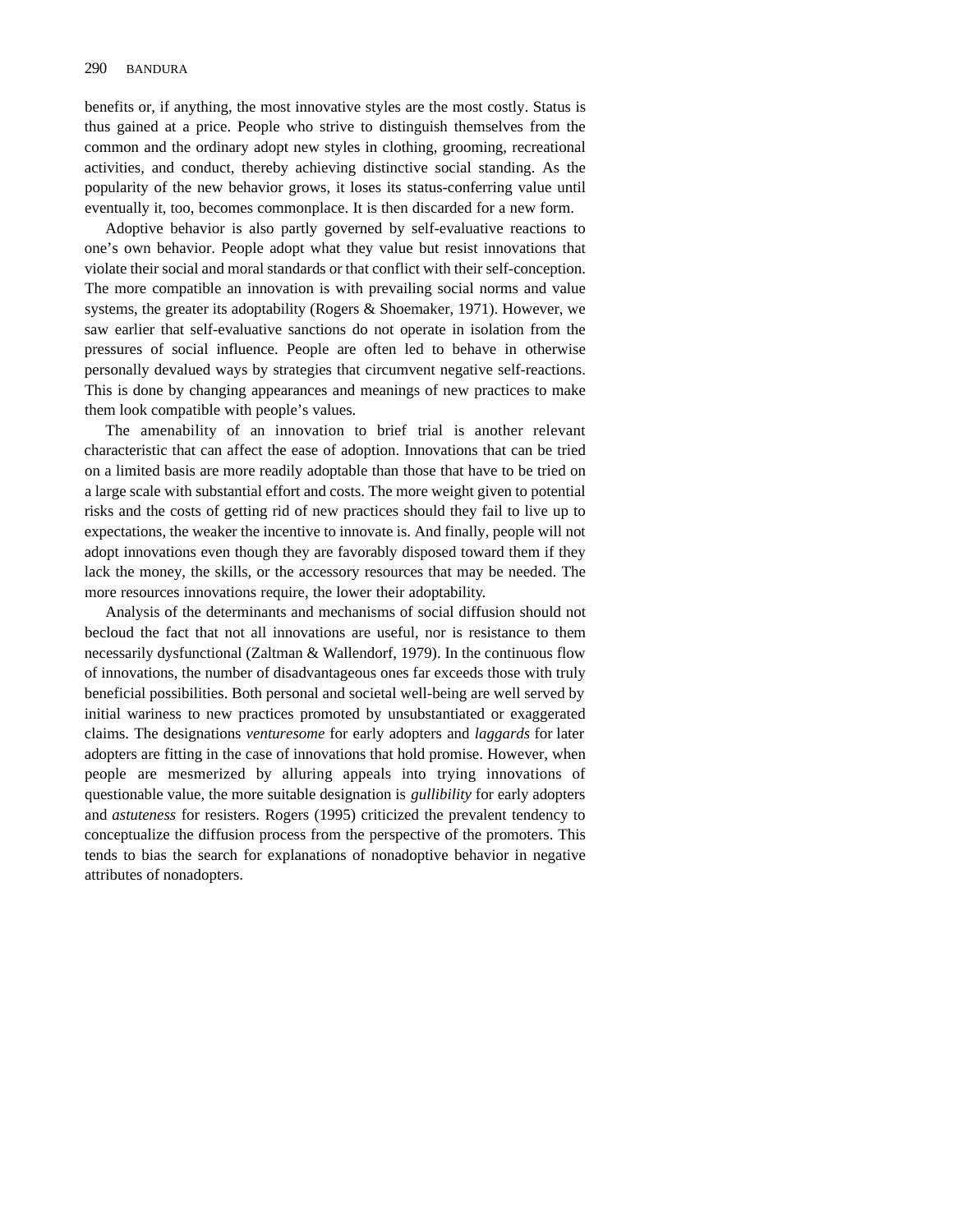#### Social Networks and Flow of Diffusion

The third major factor that affects the diffusion process concerns social network structures. People are enmeshed in networks of relationships that include occupational colleagues, organizational members, kinships, and friendships, just to mention a few. They are linked not only directly by personal relationships; because acquaintanceships overlap different network clusters, many people become linked to each other indirectly by interconnected ties. Social structures comprise clustered networks of people with various ties among them, as well as persons who provide connections to other clusters through joint membership or a liaison role. Clusters vary in their internal structure, ranging from loosely knit ones to those that are densely interconnected. Networks also differ in the number and pattern of structural linkages between clusters. They may have many common ties or function with a high degree of separateness. In addition to their degree of interconnectedness, people vary in the positions and status they occupy in particular social networks, which can affect their impact on what spreads through their network. One is more apt to learn about new ideas and practices from brief contacts with causal acquaintances than from intensive contact in the same circle of close associates. This path of influence creates the seemingly paradoxical effect that innovations are extensively diffused to cohesive groups through weak social ties (Granovetter, 1983).

Information regarding new ideas and practices is often conveyed through multilinked relationships (Rogers  $& Kincaid, 1981$ ). Traditionally, the communication process has been conceptualized as one of unidirectional persuasion flowing from a source to a recipient. Rogers emphasized the mutuality of influence in interpersonal communication. People share information, give meaning by mutual feedback to the information they exchange, gain understanding of each other's views, and influence each other. Specifying the channels of influence through which innovations are dispersed provides greater understanding of the diffusion process than simply plotting the rate of adoptions over time.

There is no single social network in a community that serves all purposes. Different innovations engage different networks. For example, birth control practices and agricultural innovations diffuse through quite different networks within the same community (Marshall, 1971). To complicate matters further, the social networks that come into play in initial phases of diffusion may differ from those that spread the innovation in subsequent phases (Coleman, Katz, & Menzel, 1966). Adoption rates are better predicted from the network that subserves a particular innovation than from a more general communication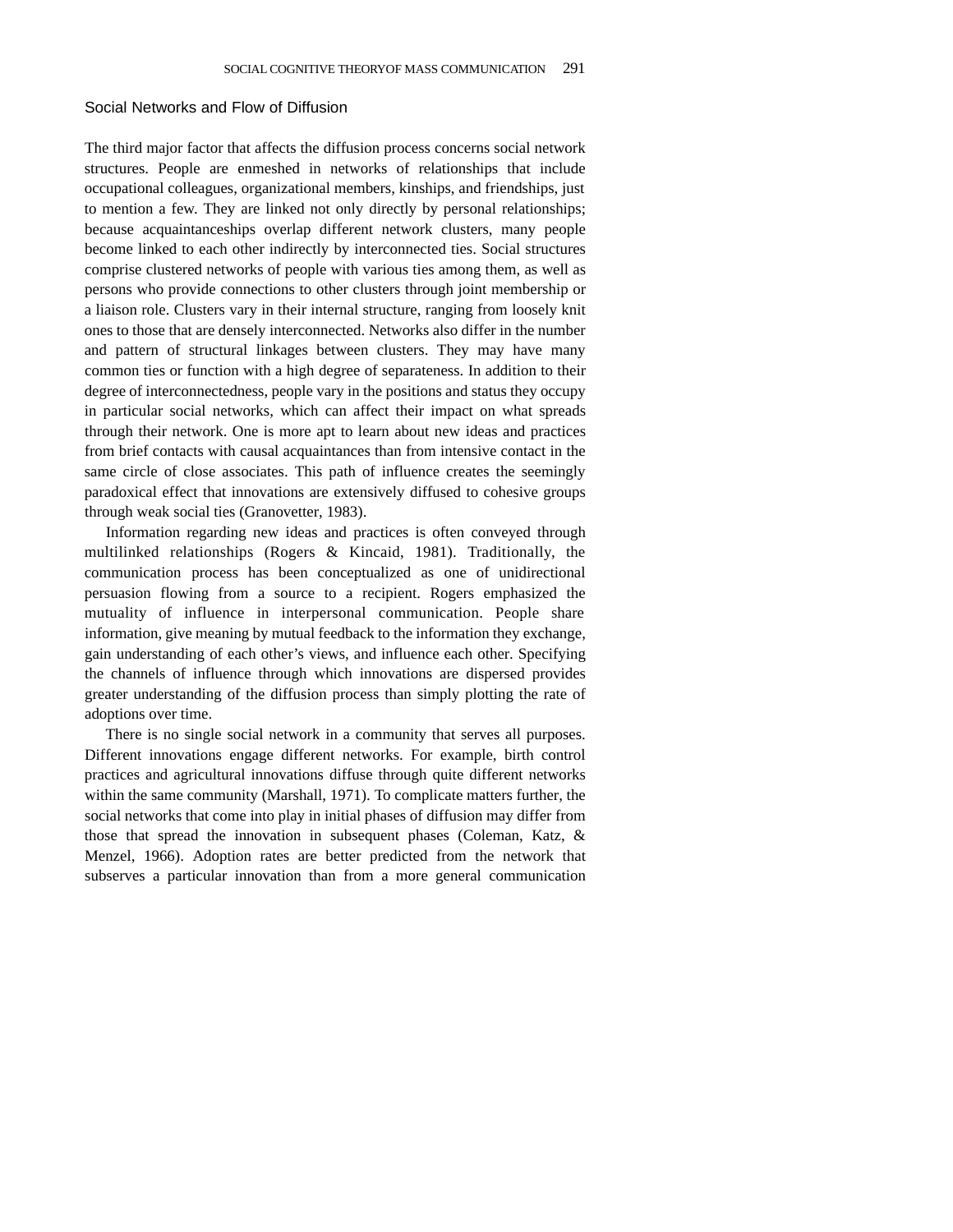network. This is not to say that there is no generality to the diffusion function of network structures. If a particular social structure subserves varied activities, it can help to spread the adoption of innovations in each of those activities.

People with many social ties are more apt to adopt innovations than those who have few ties to others (Rogers & Kincaid, 1981). Adoption rates increase as more and more people in one's personal network adopt an innovation. The effects of social connectedness on adoptive behavior may be mediated through several processes. Multilinked relations can foster adoption of innovations because they convey more factual information, they mobilize stronger social influences, or it may be that people with close ties are more receptive to new ideas than those who are socially estranged. Moreover, in social transactions, people see their associates adopt innovations as well as talk about them. Multiple modeling alone can increase adoptive behavior (Bandura, 1986; Perry & Bussey, 1979).

If innovations are highly conspicuous, they can be adopted directly without requiring interaction among adopters. Television is being increasingly used to forge large single-link structures in which many people are linked directly to the media source, but they may have little or no direct relations with each other. For example, television evangelists attract loyal followers who adopt the transmitted precepts as guides for how to behave in situations involving moral, social, and political issues. Although they share a common bond to the media source, most members of an electronic community may never see each other. Political power structures are similarly being transformed by the creation of new constituencies tied to a single media source, but with little interconnectedness. Mass marketing techniques, using computer identification and mass mailings, create specialinterest constituencies that by-pass traditional political organizations in the exercise of political influence.

The evolving information technologies will increasingly serve as a vehicle for building social networks. Online transactions transcend the barriers of time and space (Hiltz & Turoff, 1978; Wellman, 1997). Through interactive electronic networking, people link together in widely dispersed locals, exchange information, share new ideas, and transact any number of pursuits. Virtual networking provides a flexible means for creating diffusion structures to serve given purposes, expanding their membership, extending them geographically, and disbanding them when they have outlived their usefulness.

Although structural interconnectedness provides potential diffusion paths, psychosocial factors largely determine the fate of what diffuses through those paths. In other words, it is the transactions that occur within social relationships rather than the ties, themselves, that explain adoptive behavior. The course of diffusion is best understood by considering the interactions among psychosocial determinants of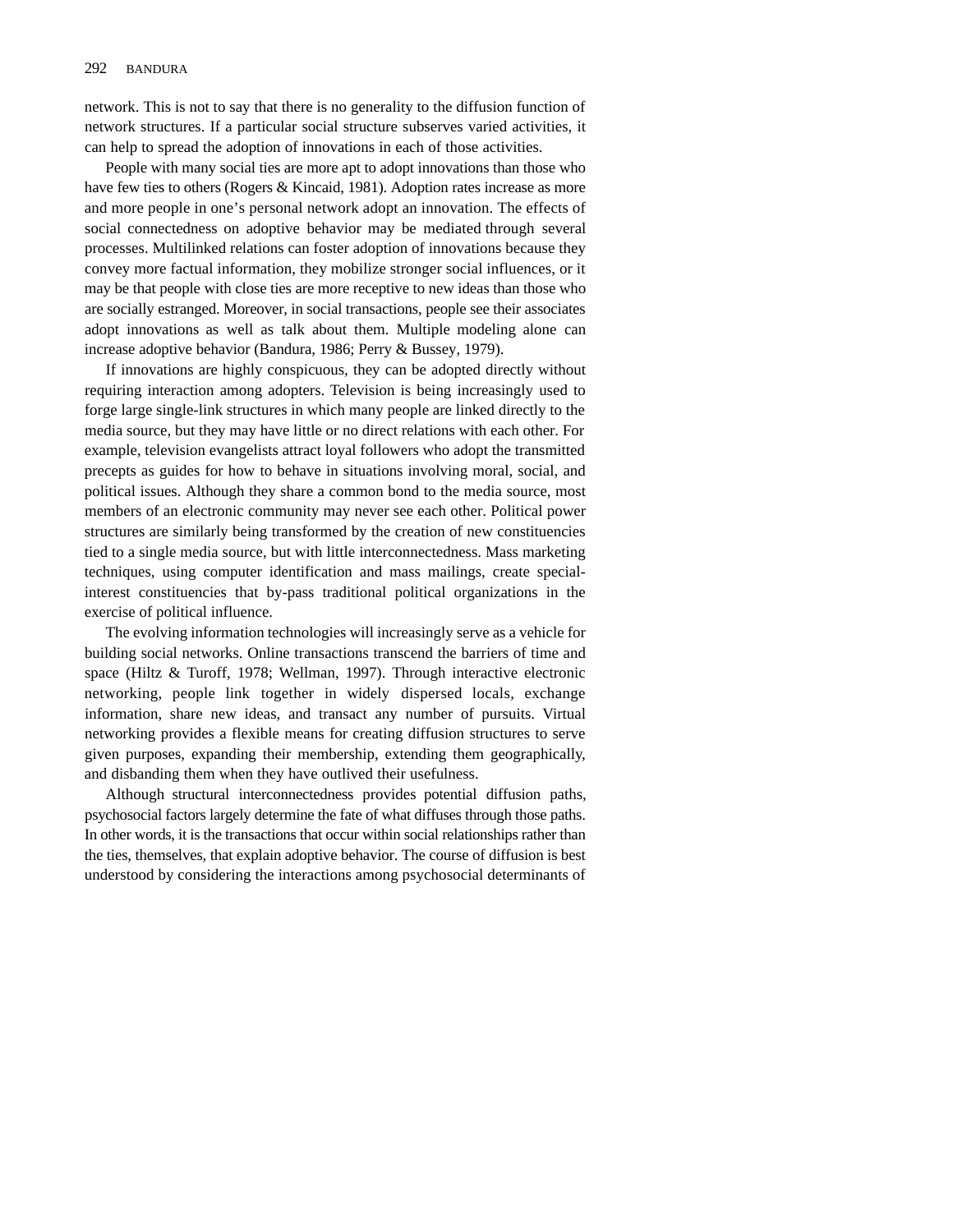adoptive behavior, the properties of innovations that facilitate or impede adoption, and the network structures that provide the social pathways of influence. Sociostructural and psychological determinants of adoptive behavior should, therefore, be treated as complementary factors in an integrated comprehensive theory of social diffusion, rather than be cast as rival theories of diffusion.

# **REFERENCES**

- Adoni, H., & Mane, S. (1984). Media and the social construction of reality: Toward an integration of theory and research. *Communication Research*, 11, 323–340.
- Baldwin, T. F., & Lewis, C. (1972). Violence in television: The industry looks at itself. In G. A. Comstock & E. A. Rubinstein (Eds.), *Television and social behavior: Vol. 1. Media content and control* (pp. 290–373). Washington, DC: U.S. Government Printing Office.
- Ball-Rokeach, S., & DeFleur, M. (1976). A dependency model of mass media effects. *Communication Research, 3,* 3–21
- Ball-Rokeach, S. J. (1972). The legitimation of violence. In J. F. Short, Jr. & M. E. Wolfgang (Eds.), *Collective violence* (pp. 100–111). Chicago: Aldine-Atherton.
- Bandura, A. (1973). *Aggression: A social learning analysis.* Englewood Cliffs, NJ: Prentice-Hall.
- Bandura, A. (1982). The psychology of chance encounters and life paths. *American Psychologist, 37,* 747–755.
- Bandura, A. (1986). *Social foundations of thought and action: A social cognitive theory.* Englewood Cliffs, NJ: Prentice Hall.
- Bandura, A. (1990). Mechanisms of moral disengagement. In W. Reich (Ed.), *Origins of terrorism: Psychologies, ideologies, theologies, states of mind* (pp. 162–191). Cambridge, MA: Cambridge University Press.
- Bandura, A. (1991a). Self-regulation of motivation through anticipatory and selfregulatory mechanisms. In R. A. Dienstbier (Ed.), *Perspectives on motivation: Nebraska symposium on motivation* (Vol. 38, pp. 69–164). Lincoln: University of Nebraska Press.
- Bandura, A. (1991b). Social cognitive theory of moral thought and action. In W. M. Kurtines & J. L. Gewirtz (Eds.), *Handbook of moral behavior and development* (Vol. A, pp. 45–103). Hillsdale, NJ: Lawrence Erlbaum Associates.
- Bandura, A. (1992). Social cognitive theory and social referencing. In S. Feinman (Ed.), *Social referencing and the social construction of reality in infancy* (pp. 175–208). New York: Plenum.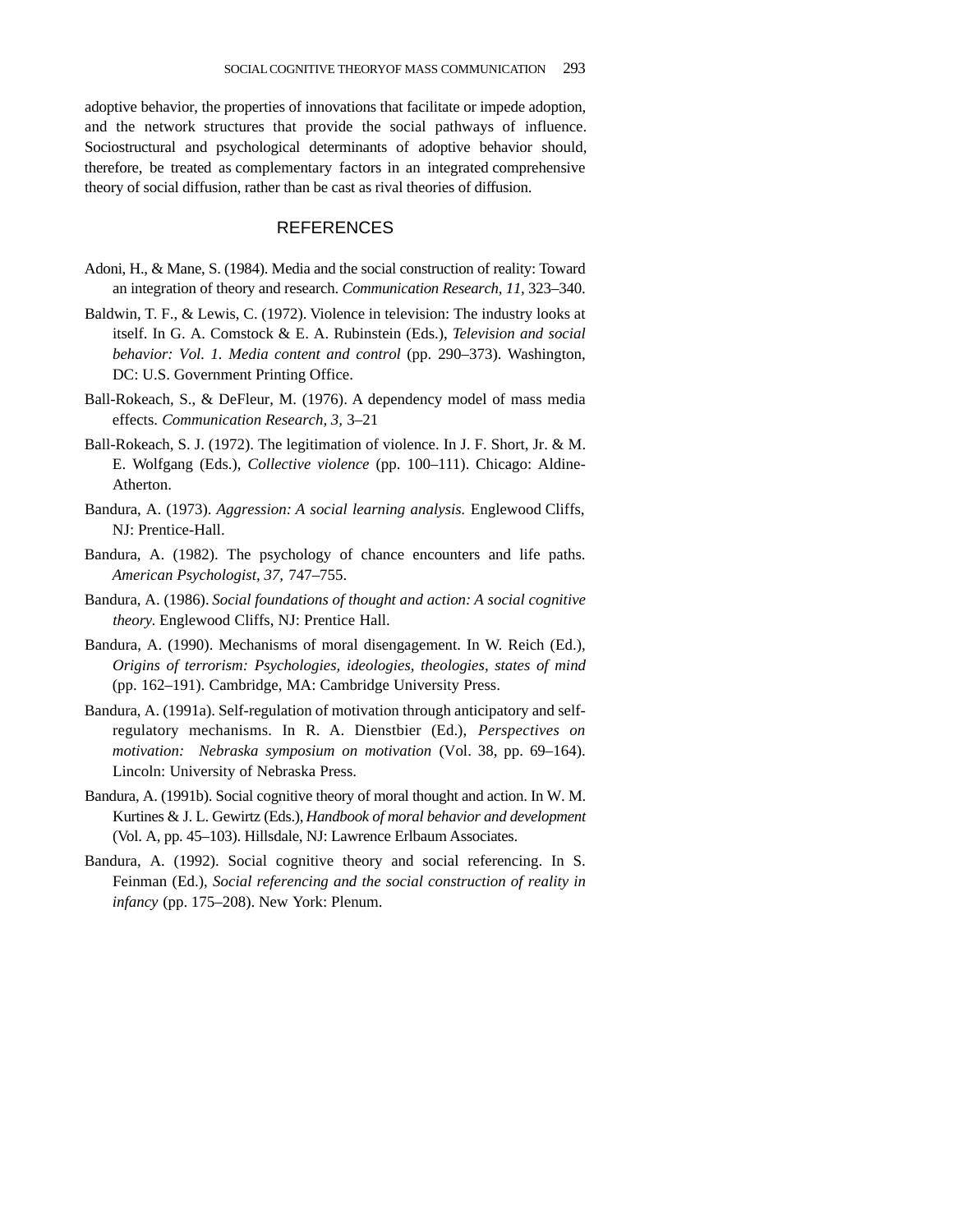- Bandura, A. (1997). *Self-efficacy: The exercise of control.* New York: Freeman.
- Bandura, A. (1999a). Moral disengagement in the perpetration of inhumanities. *Personality and Social Psychology Review* [Special Issue on Evil and Violence], *3,* 193–209.
- Bandura, A. (1999b). A social cognitive theory of personality. In L. Pervin & O. John (Ed.), *Handbook of personality* (2nd ed., pp. 154–196). New York: Guilford Publications.
- Bandura, A. (2000a). Exercise of human agency through collective efficacy. *Current Directions in Psychological Science, 9,* 75–78.
- Bandura, A. (2000b). Health promotion from the perspective of social cognitive theory. In P. Norman, C. Abraham, & M. Conner (Eds.), *Understanding and changing health behaviour* (pp. 299–339). Reading, UK: Harwood.
- Bandura, A. (2000c). Self-regulation of motivation and action through perceived self-efficacy. In E. A. Locke (Ed.), *Handbook of principles of organization behavior.* (pp. 120–136). Oxford, UK: Blackwell.
- Bandura, A. (2001a, October). *Growing primacy of human agency in adaptation and change in the electronic era.* Paper presented at New Media in the Development of Mind, Naples, Italy.
- Bandura, A. (2001b). Social cognitive theory: An agentic perspective. In S. T. Fiske (Ed.), *Annual review of psychology* (Vol. 52, pp. 1–26). Palo Alto: Annual Reviews, Inc.
- Bandura, A., Underwood, B., & Fromson, M. E. (1975). Disinhibition of aggression through diffusion of responsibility and dehumanization of victims. *Journal of Research in Personality, 9,* 253–269.
- Bassiouni, M. C. (1981). Terrorism, law enforcement, and the mass media: Perspectives, problems, proposals. *The Journal of Criminal Law & Criminology, 72,* 1–51.
- Beck, K. H., & Lund, A. K. (1981). The effects of health threat seriousness and personal efficacy upon intentions and behavior. *Journal of Applied Social Psychology, 11,* 401–405.
- Berkowitz, L. (1984). Some effects of thoughts on anti- and prosocial influences of media events: A cognitive-neoassociation analysis. *Psychological Bulletin, 95,* 410–427.
- Berkowitz, L., & Geen, R. G. (1967). Stimulus qualities of the target of aggression: A further study. *Journal of Personality and Social Psychology, 5,* 364–368.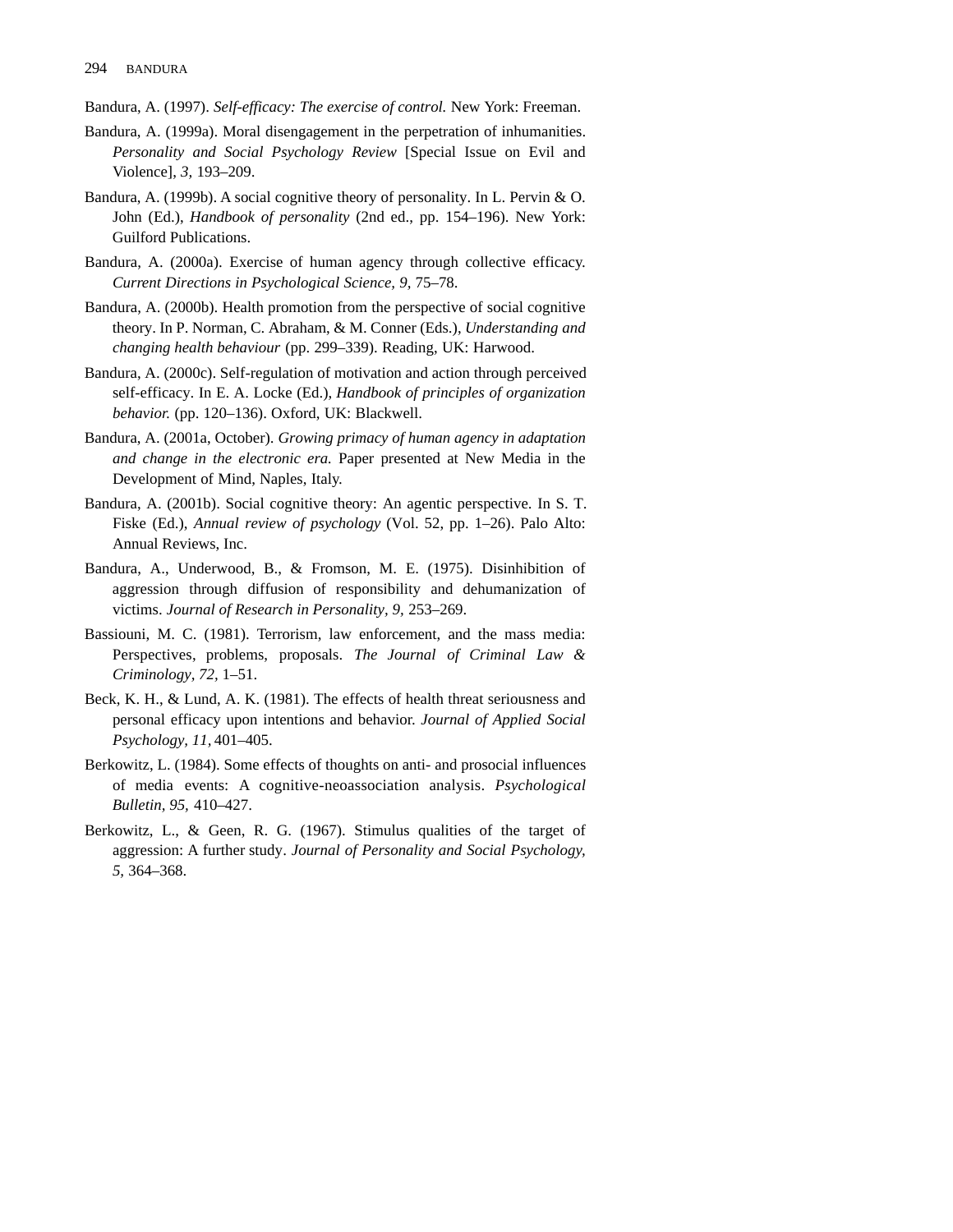- Bolton, M. K. (1993). Imitation versus innovation: Lessons to be learned from the Japanese. *Organizational Dynamics, 22,* 30–45.
- Brock, T. C., & Buss, A. H. (1962). Dissonance, aggression, and evaluation of pain. *Journal of Abnormal and Social Psychology, 65,* 197–202.
- Brock, T. C., & Buss, A. H. (1964). Effects of justification for aggression and communication with the victim on postaggression dissonance. *Journal of Abnormal and Social Psychology, 68,* 403–412.
- Buerkel-Rothfuss, N. L., & Mayes, S. (1981). Soap opera viewing: The cultivation effect. *Journal of Communication, 31,* 108–115.
- Bussey, K., & Bandura, A. (1999). Social cognitive theory of gender development and differentiation. *Psychological Review, 106,* 676–713.
- Cantor, J., & Wilson, B. J. (1988). Helping children cope with frightening media presentations. *Current Psychological Research and Reviews, 7,* 58–75.
- Chaffee, S. H. (1982). Mass media and interpersonal channels: Competitive, convergent, or complementary? In G. Gumpert & R. Cathart (Eds.), *Inter/Media: Interpersonal communication in a media world* (pp. 57–77). New York: Oxford University Press.
- Coleman, J. S., Katz, E., & Menzel, H. (1966). *Medical innovation: A diffusion study.* New York: Bobbs-Merrill.
- Diener, E. (1977). Deindividuation: Causes and consequences. *Social Behavior and Personality, 5,* 143–156.
- Donnerstein, E. (1984). Pornography: Its effect on violence against women. In N. M. Malamuth & E. Donnerstein (Eds.), *Pornography and sexual aggression* (pp. 53–81). New York: Academic.
- Duncker, K. (1938). Experimental modification of children's food preferences through social suggestion. *Journal of Abnormal Social Psychology, 33,* 489–507.
- Dysinger, W. S., & Ruckmick, C. A. (1993). *The emotional responses of children to the motion-picture situation.* New York: Macmillan.
- Falmagne, R. J. (1975). *Reasoning: Representation and process in children and adults.* Hillsdale, NJ: Lawrence Erlbaum Associates.
- Fimrite, R. (1977, September). A melding of men all suited to a T. *Sports Illustrated,* 91–100.
- Flerx, V. C., Fidler, D. S., & Rogers, R. W. (1976). Sex role stereotypes: Developmental aspects and early intervention. *Child Development, 47,* 998–1007.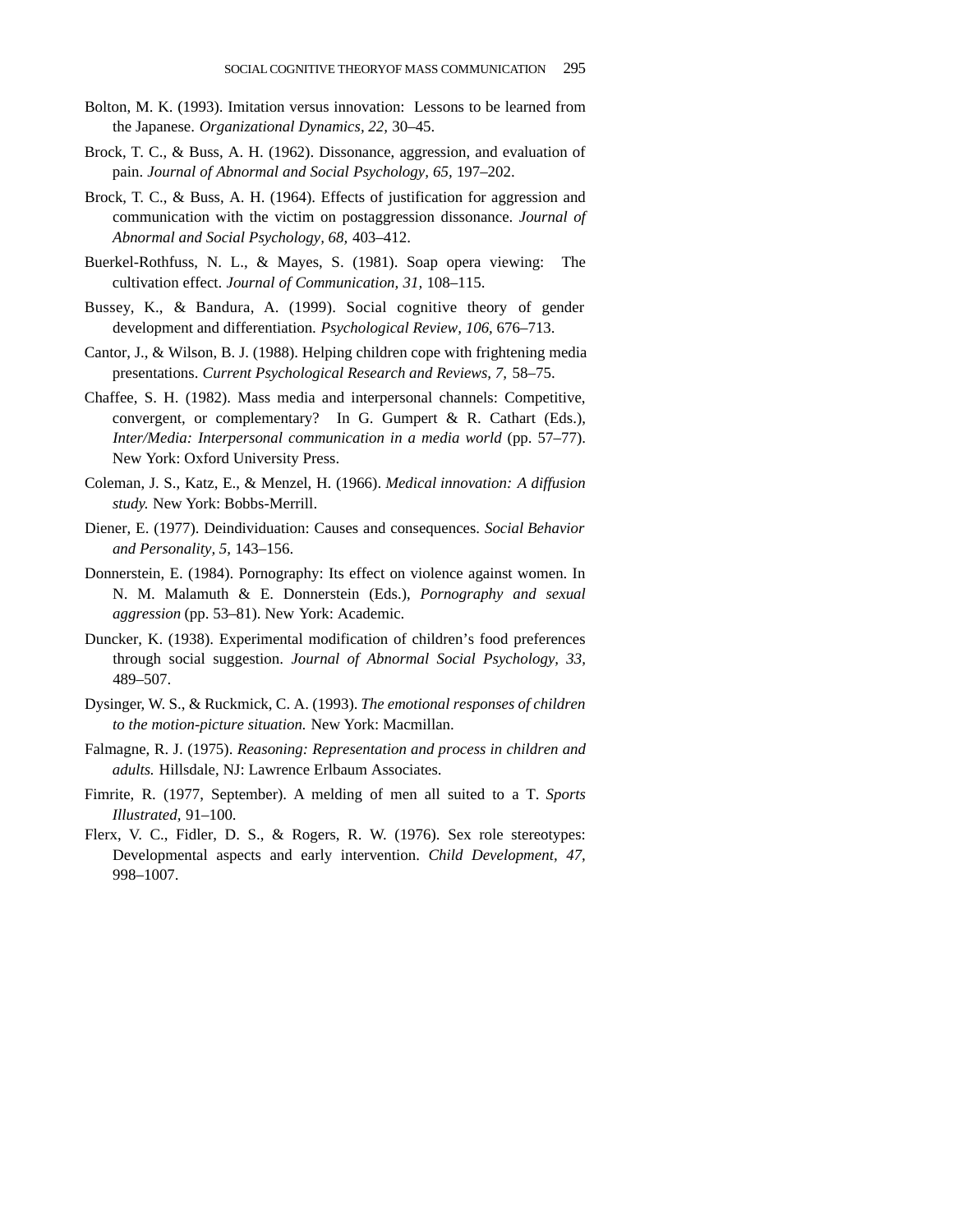- Gerbner, G. (1972). Communication and social environment. *Scientific American, 227,* 153–160.
- Gerbner, G., Gross, L., Morgan, M., & Signorielli, N. (1981). A curious journey into the scary world of Paul Hirsch. *Communication Research, 8,* 39–72.
- Goranson, R. E. (1970). Media violence and aggressive behavior. A review of experimental research. In L. Berkowitz (Ed.), *Advances in experimental social psychology* (Vol. 5, pp. 2–31). New York: Academic.
- Granovetter, M. (1983). The strength of weak ties—A network theory revisited. In R. Collins (Ed.), *Sociological theory 1983* (pp. 201–233). San Francisco: Jossey-Bass.
- Hall, J. R. (1987). *Gone from the promised land: Jonestown in American cultural history.* New Brunswick, NJ: Transaction Books.
- Halloran, J. D., & Croll, P. (1972). Television programs in Great Britain: Content and control. In G. A. Comstock & E. A. Rubinstein (Eds.), *Television and social behavior: Vol. 1. Media content and control* (pp. 415–492). Washington, DC: U.S. Government Printing Office.
- Harris, M. B., & Evans, R. C. (1973). *Models and creativity. Psychological Reports, 33,* 763–769.
- Hawkins, R. P., & Pingree, S. (1982). Television's influence on social reality. In D. Pearl, L. Bouthilet, & J. Lazar (Eds.), *Television and behavior: Ten years of scientific progress and implications for the eighties* (Vol. II, pp. 224–247). Rockville, MD: National Institute of Mental Health.
- Heath, L. (1984). Impact of newspaper crime reports on fear of crime: Multimethodological investigation. *Journal of Personality and Social Psychology, 47,* 263–276.
- Hiltz, S. R., & Turoff, M. (1978). *The network nation: Human communication via computer.* Reading, MA: Addison-Wesley.
- Hirsch, P. M. (1980). The "scary world of the nonviewer" and other anomalies: A reanalysis of Gerbner et al.'s findings on cultivation analysis. Part I. *Communication Research, 7,* 403–456.
- Kanungo, R. N., & Pang, S. (1973). Effects of human models on perceived product quality. *Journal of Applied Psychology, 57,* 172–178.
- Kelman, H. C., & Hamilton, V. L. (1989). *Crimes of obedience: Toward a social psychology of authority and responsibility.* New Haven, CT:Yale University Press.
- Klapper, J. T. (1960). *The effects of mass communication.* New York: Free Press.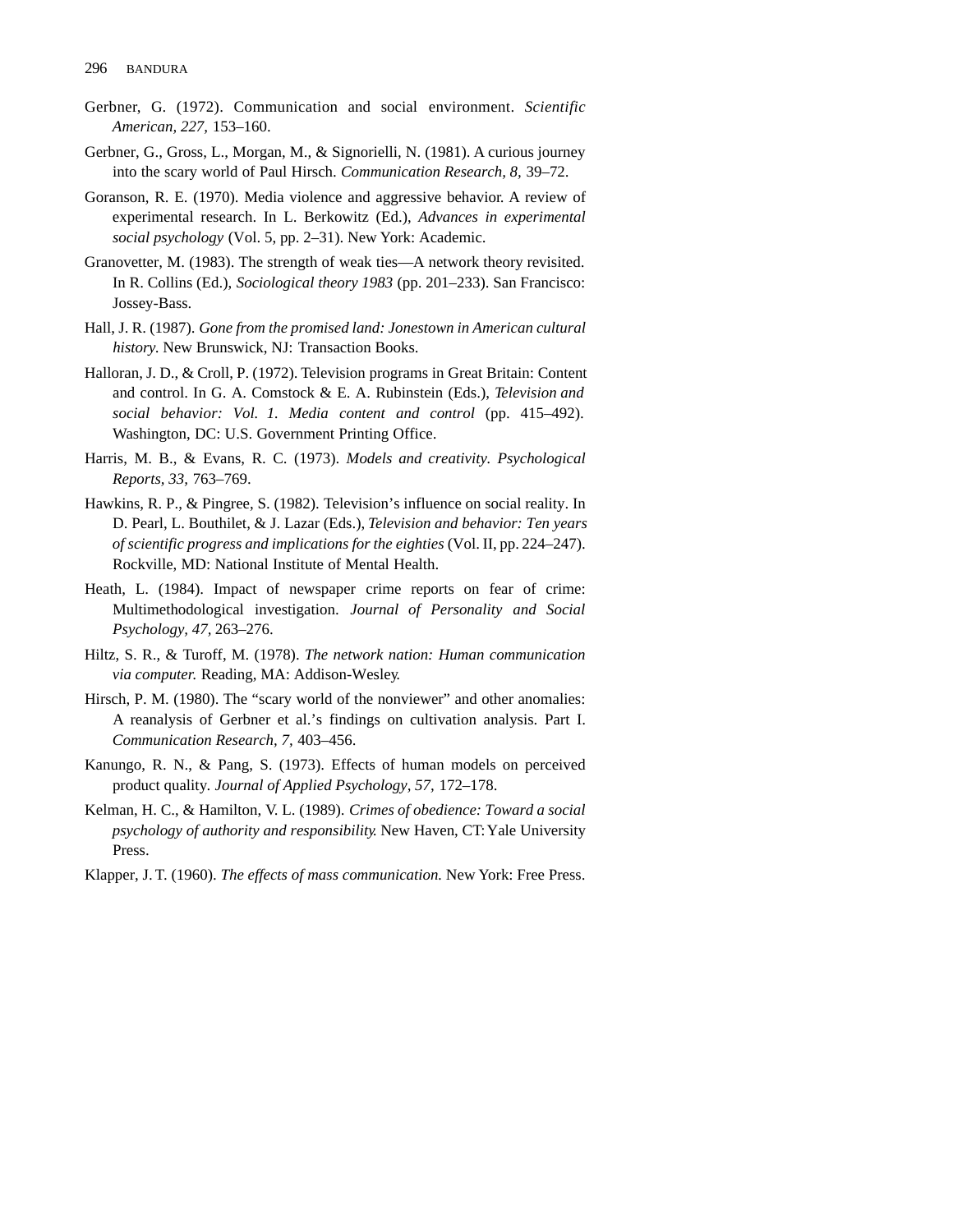- Kreuter, M. W., Strecher, V. J., & Glassman, B. (1999). One size does not fit all: The case for tailoring print materials. *Annals of Behavioral Medicine, 21*(4), 276–283.
- Larsen, O. N. (Ed.). (1968). *Violence and the mass media.* New York: Harper & Row.
- Maibach, E. W., Flora, J., & Nass, C. (1991). Changes in self-efficacy and health behavior in response to a minimal contact community health campaign. *Health Communication, 3,* 1–15.
- Malamuth, N. M., & Donnerstein, E. (Eds.). (1984). *Pornography and sexual aggression.* New York: Academic.
- Marshall, J. F. (1971). Topics and networks in intravillage communiction. In S. Polgar (Ed.), *Culture and population: A collection of current studies* (pp. 160–166). Cambridge, MA: Schenkman Publishing Company.
- McGhee, P. E., & Frueh, T. (1980). Television viewing and the learning of sexrole stereotypes. *Sex Roles, 6,* 179–188.
- Meichenbaum, D. (1984). Teaching thinking: A cognitive-behavioral perspective. In R. Glaser, S. Chipman, & J. Segal (Eds.), *Thinking and learning skills (Vol. 2): Research and open questions* (pp. 407–426). Hillsdale, NJ: Lawrence Erlbaum Associates.
- Meyer,T. P. (1972). Effects of viewing justified and unjustified real film violence on aggressive behavior. *Journal of Personality and Social Psychology, 23,* 21–29.
- Meyerowitz, B. E., & Chaiken, S. (1987). The effect of message framing on breast self-examination attitudes, intentions, and behavior. *Journal of Personality and Social Psychology, 52,* 500–510.
- Midgley, D. F. (1976). A simple mathematical theory of innovative behavior. *Journal of Consumer Research, 3,* 31–41.
- Midgley, M. (1978). *Beast and man: The roots of human nature.* Ithaca, NY: Cornell University Press.
- Milgram, S. (1974). *Obedience to authority: An experimental view.* New York: Harper & Row.
- O'Bryant, S. L., & Corder-Bolz, C. R. (1978). The effects of television on children's stereotyping of women's work roles. *Journal of Vocational Behavior, 12,* 233–244.
- Ostlund, L. E. (1974). Perceived innovation attributes as predictors of innovativeness. *Journal of Consumer Research, 1,* 23–29.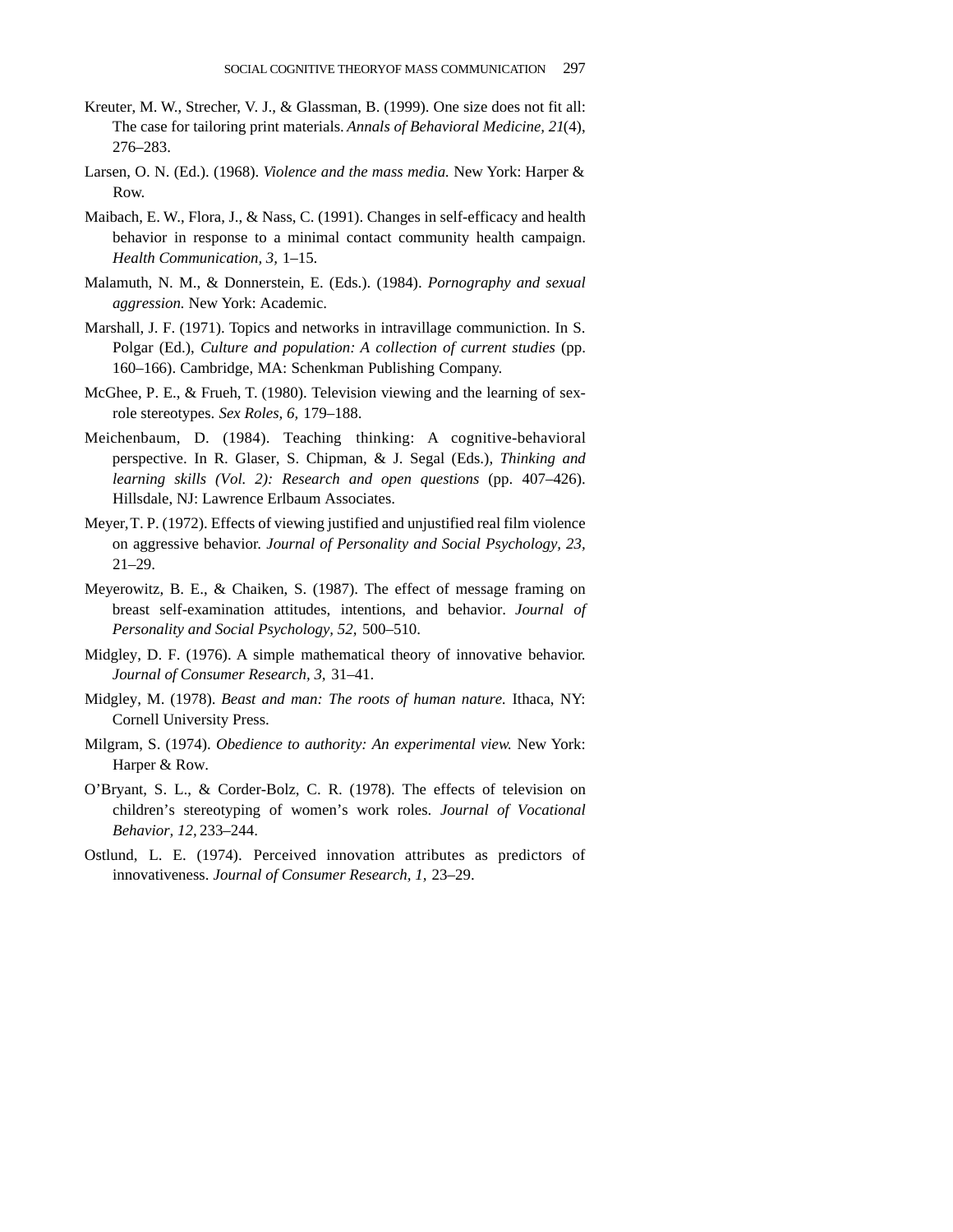- Paik, H., & Comstock, G. (1994). The effects of television violence on antisocial behavior: A meta-analysis. *Communication Research, 21,* 516–546.
- Pelz, D. C. (1983). Use of information channels in urban innovations. *Knowledge, 5,* 3–25.
- Perry, D. G., & Bussey, K. (1979). The social learning theory of sex differences: Imitation is alive and well. *Journal of Personality and Social Psychology, 37,* 1699–1712.
- Peterson, R. A., & Kerin, R. A. (1979). The female role in advertisements: Some experimental evidence. *Journal of Marketing, 41,* 59–63.
- Rimal, R. N. (2000). Closing the knowledge-behavior gap in health promotion: The mediating role of self-efficacy. *Health Communication, 12,* 219–237.
- Robertson, T. S. (1971). *Innovative behavior and communication.* New York: Holt, Rinehart & Winston.
- Rogers, E. M. (1995). *Diffusion of innovations* (4th ed.). New York: Free Press.
- Rogers, E. M., & Kincaid, D. L. (1981). *Communication networks: Toward a new paradigm for research.* New York: Free Press.
- Rogers, E. M., & Shoemaker, F. (1971). *Communication of innovations: A crosscultural approach* (2nd ed.). New York: Free Press.
- Rosenthal, T. L., & Zimmerman, B. J. (1978). *Social learning and cognition.* New York: Academic.
- Sabido, M. (1981). *Towards the social use of soap operas*. Mexico City, Mexico: Institute for Communication Research.
- Siegel, A. E. (1958). The influence of violence in the mass media upon children's role expectation. *Child Development, 29,* 35–56.
- Singhal, A., & Rogers. E. M. (1999). *Entertainment-education: A communication strategy for social change.* Mahwah, NJ: Lawrence Erlbaum Associates.
- Slater, M. D. (1989). Social influences and cognitive control as predictors of selfefficacy and eating behavior. *Cognitive Therapy and Research, 13,* 231–245.
- Snyder, M. (1980). Seek, and ye shall find: Testing hypotheses about other people. In E. T. Higgins, C. P. Herman, & M. P. Zanna (Eds.), Social cognition: *The Ontario Symposium on Personality and Social Psychology* (Vol. 1, pp. 105–130). Hillsdale, NJ: Lawrence Erlbaum Associates.
- Snyder, M., & Campbell, B. H. (1982). Self-monitoring: The self in action. In J. Suls (Ed.), *Psychological perspectives on the self* (pp. 185–207). Hillsdale, NJ: Lawrence Erlbaum Associates.